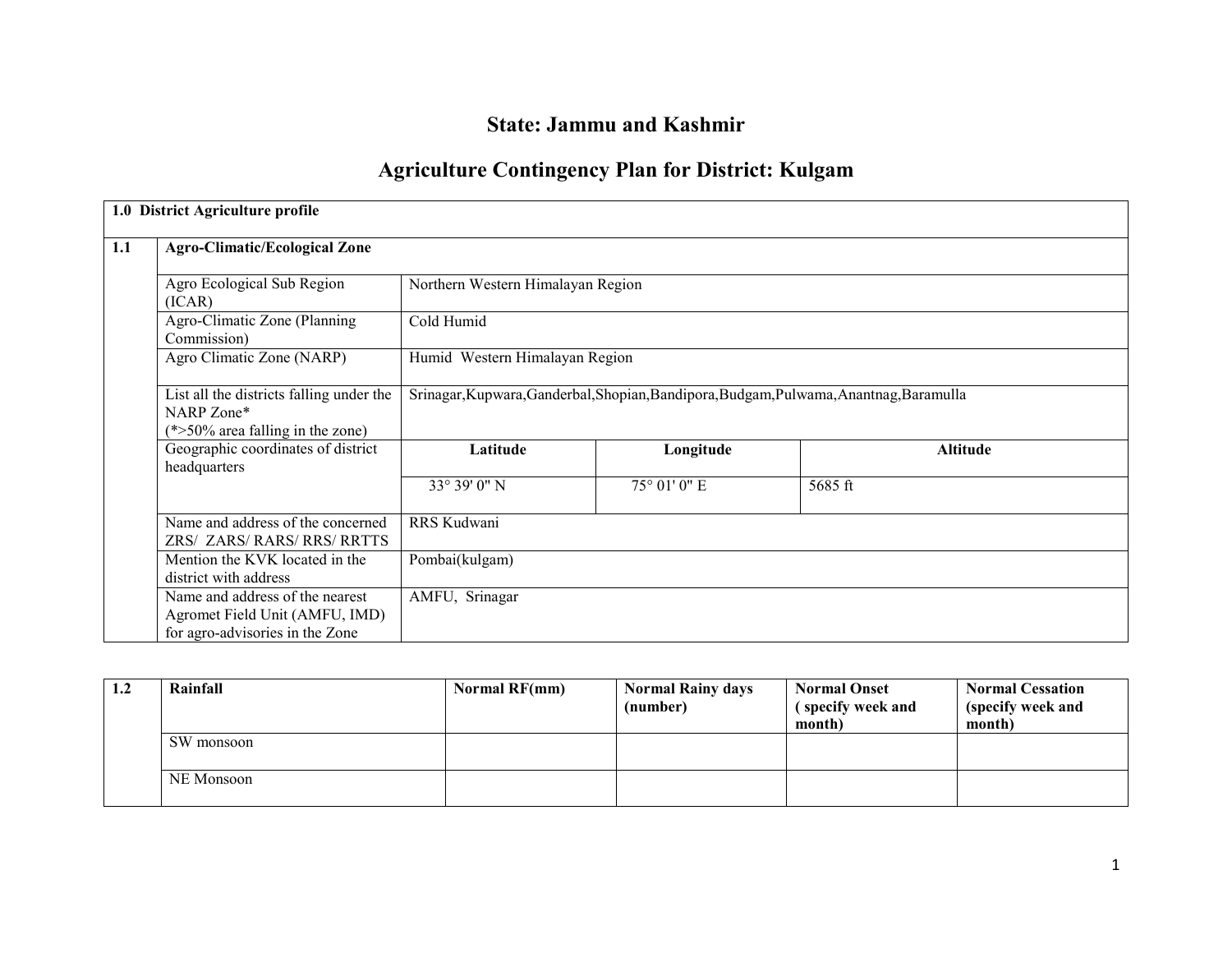| Annual | 956.1 | 80 |  |
|--------|-------|----|--|
|        |       |    |  |

| 1.3 | Land use<br>pattern of the<br>district (latest<br>statistics) | Geographical<br>area | Cultivable<br>area | Forest<br>area | Land<br>under<br>non-<br>agricultu<br>ral use | Permanent<br>pastures | Cultivable<br>wasteland | Land<br>under<br>Misc.<br>tree<br>crops<br>and<br>groves | Barren and<br>uncultivable<br>land | Current<br>fallows | Other<br>fallows |
|-----|---------------------------------------------------------------|----------------------|--------------------|----------------|-----------------------------------------------|-----------------------|-------------------------|----------------------------------------------------------|------------------------------------|--------------------|------------------|
|     | Area<br>$(900)$ ha)                                           | 47.642               | 30.683             | 0.190          | 5.353                                         | 3.697                 | 2.751                   | 1.219                                                    | 3.541                              | 0.129              | 0.079            |

| 1.4 | Major Soils (common names like red      | Area $('000 ha)$ | Percent (%) of total |
|-----|-----------------------------------------|------------------|----------------------|
|     | sandy loam deep soils $(\text{etc.})^*$ |                  |                      |
|     | Clay Loam                               | 15.845           | 40                   |
|     | Sandy Loam                              | 21.446           | 60                   |
|     | Others (specify)                        |                  |                      |

| 1.5 | <b>Agricultural land use</b> | Area $('000 ha)$ | Cropping intensity $\%$ |
|-----|------------------------------|------------------|-------------------------|
|     | Net sown area                | 37.732           | l 56                    |
|     | Area sown more than once     | 7.049            |                         |
|     | Gross cropped area           | 47.642           |                         |

| 1.6 | Irrigation                   | Area ('000 ha) |                |                                    |  |  |  |  |
|-----|------------------------------|----------------|----------------|------------------------------------|--|--|--|--|
|     | Net irrigated area           | 20.18          |                |                                    |  |  |  |  |
|     | Gross irrigated area         | 26.296         |                |                                    |  |  |  |  |
|     | Rainfed area                 | 9.159          |                |                                    |  |  |  |  |
|     | <b>Sources of Irrigation</b> | Number         | Area ('000 ha) | Percentage of total irrigated area |  |  |  |  |
|     | Canals                       |                | 26.408         | 100                                |  |  |  |  |
|     | Tanks                        |                |                |                                    |  |  |  |  |
|     | Open wells                   |                |                |                                    |  |  |  |  |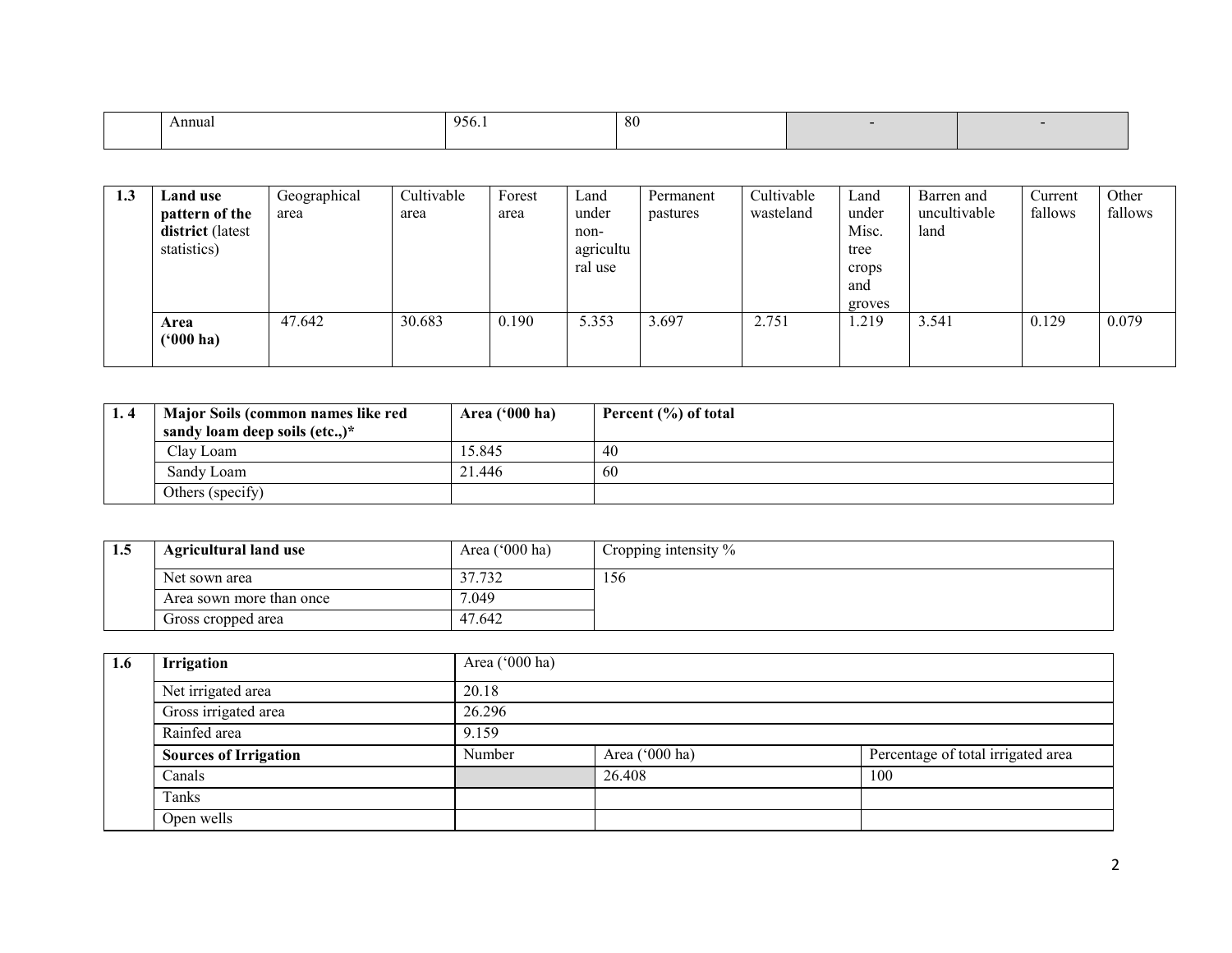| Bore wells                                                                                                 |                           |             |                                                                                                   |
|------------------------------------------------------------------------------------------------------------|---------------------------|-------------|---------------------------------------------------------------------------------------------------|
| Lift irrigation schemes                                                                                    |                           |             |                                                                                                   |
| Micro-irrigation                                                                                           |                           |             |                                                                                                   |
| Other sources (please specify)                                                                             |                           |             |                                                                                                   |
| Total Irrigated Area                                                                                       |                           |             |                                                                                                   |
| Pump sets                                                                                                  | 191                       |             |                                                                                                   |
| No. of Tractors                                                                                            | 83                        |             |                                                                                                   |
| Groundwater availability and use* (Data<br>source: State/Central Ground water<br><b>Department /Board)</b> | No. of blocks/<br>Tehsils | $(\%)$ area | Quality of water (specify the problem<br>such as high levels of arsenic,<br>fluoride, saline etc) |
| Over exploited                                                                                             |                           |             |                                                                                                   |
| Critical                                                                                                   |                           |             |                                                                                                   |
| Semi-critical                                                                                              |                           |             |                                                                                                   |
| Safe                                                                                                       |                           |             |                                                                                                   |
| Wastewater availability and use                                                                            |                           |             |                                                                                                   |
| Ground water quality                                                                                       |                           |             |                                                                                                   |
| *over-exploited: groundwater utilization > 100%; critical: 90-100%; semi-critical: 70-90%; safe: <70%      |                           |             |                                                                                                   |

# 1.7 Area under major field crops & horticulture (as per latest figures) (Specify year 2008-09)

| 1.7 | Major field crops<br>cultivated | Area ('000 ha)   |               |              |           |         |              |        |                |
|-----|---------------------------------|------------------|---------------|--------------|-----------|---------|--------------|--------|----------------|
|     |                                 |                  | <b>Kharif</b> |              |           | Rabi    |              |        |                |
|     |                                 | <b>Irrigated</b> | Rainfed       | <b>Total</b> | Irrigated | Rainfed | <b>Total</b> | Summer | Grand<br>total |
|     | Paddy                           | 18.291           |               |              |           |         |              |        |                |
|     | Maize                           |                  | 4.507         |              |           |         |              |        |                |
|     | Oilseed                         |                  |               |              |           | 4.166   |              |        |                |
|     | Vegetables                      | 3.000            |               |              |           |         |              |        |                |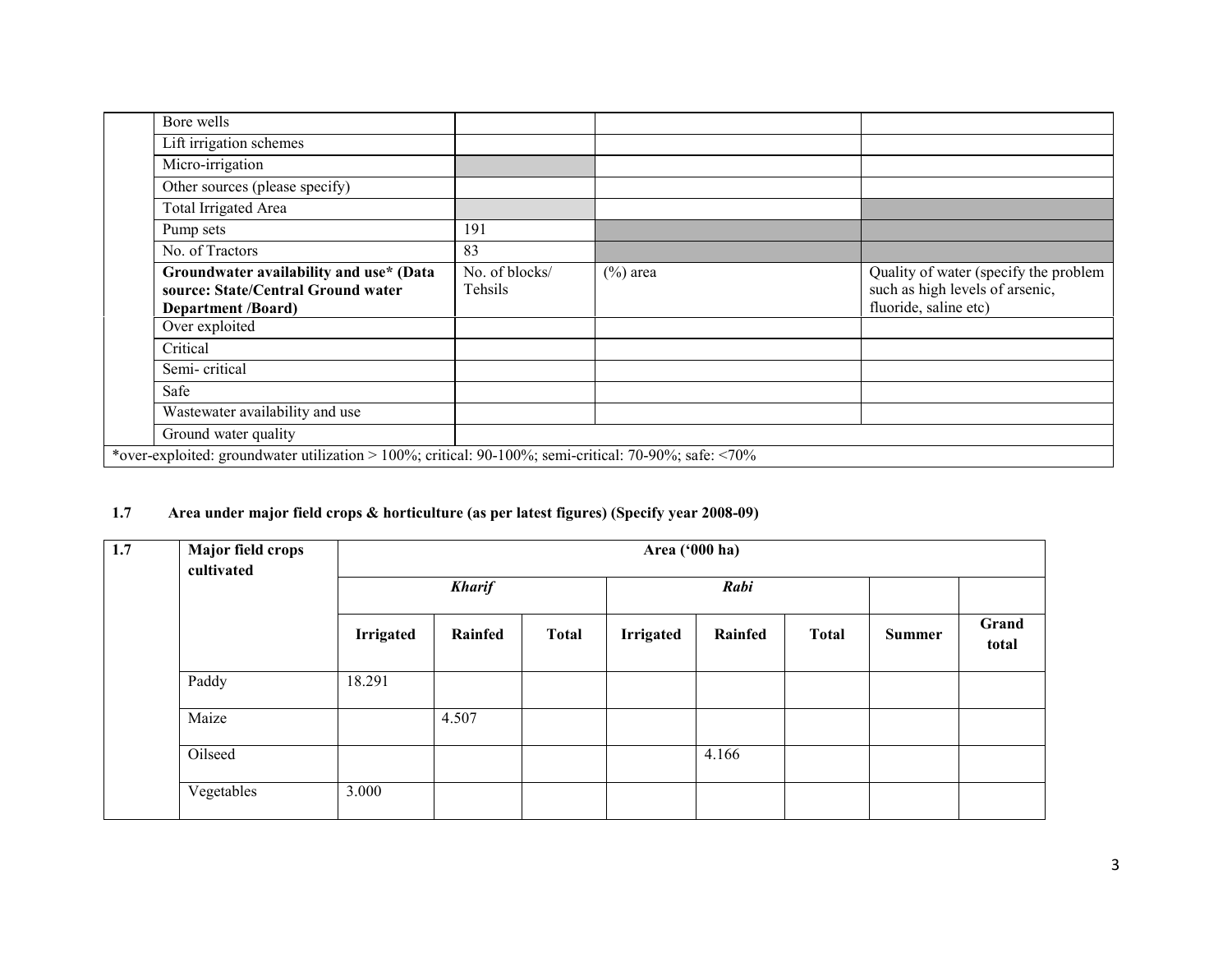| Pulses |       | 1.170 |  |  |  |
|--------|-------|-------|--|--|--|
| Fodder | 0.158 |       |  |  |  |
| Wheat  |       |       |  |  |  |

| Horticulture crops -<br>Fruits            |             |              | Area ('000 ha)   |         |
|-------------------------------------------|-------------|--------------|------------------|---------|
|                                           |             | <b>Total</b> | <b>Irrigated</b> | Rainfed |
| Apple                                     | 12.958      |              |                  |         |
| Apricot                                   | 0.119       |              |                  |         |
| Cherry                                    | 0.067       |              |                  |         |
| Peach                                     | 0.116       |              |                  |         |
| Plum                                      | 0.197       |              |                  |         |
| Walnut, pear                              | 5.591,0.637 |              |                  |         |
| Horticulture crops -<br><b>Vegetables</b> |             |              |                  |         |
| <b>Medicinal and</b><br>Aromatic crops    |             |              |                  |         |
| <b>Mulbery Trees</b>                      | 180.000     |              |                  |         |
| <b>Plantation crops</b>                   |             |              |                  |         |
| Eg., industrial<br>pulpwood crops etc.    |             |              |                  |         |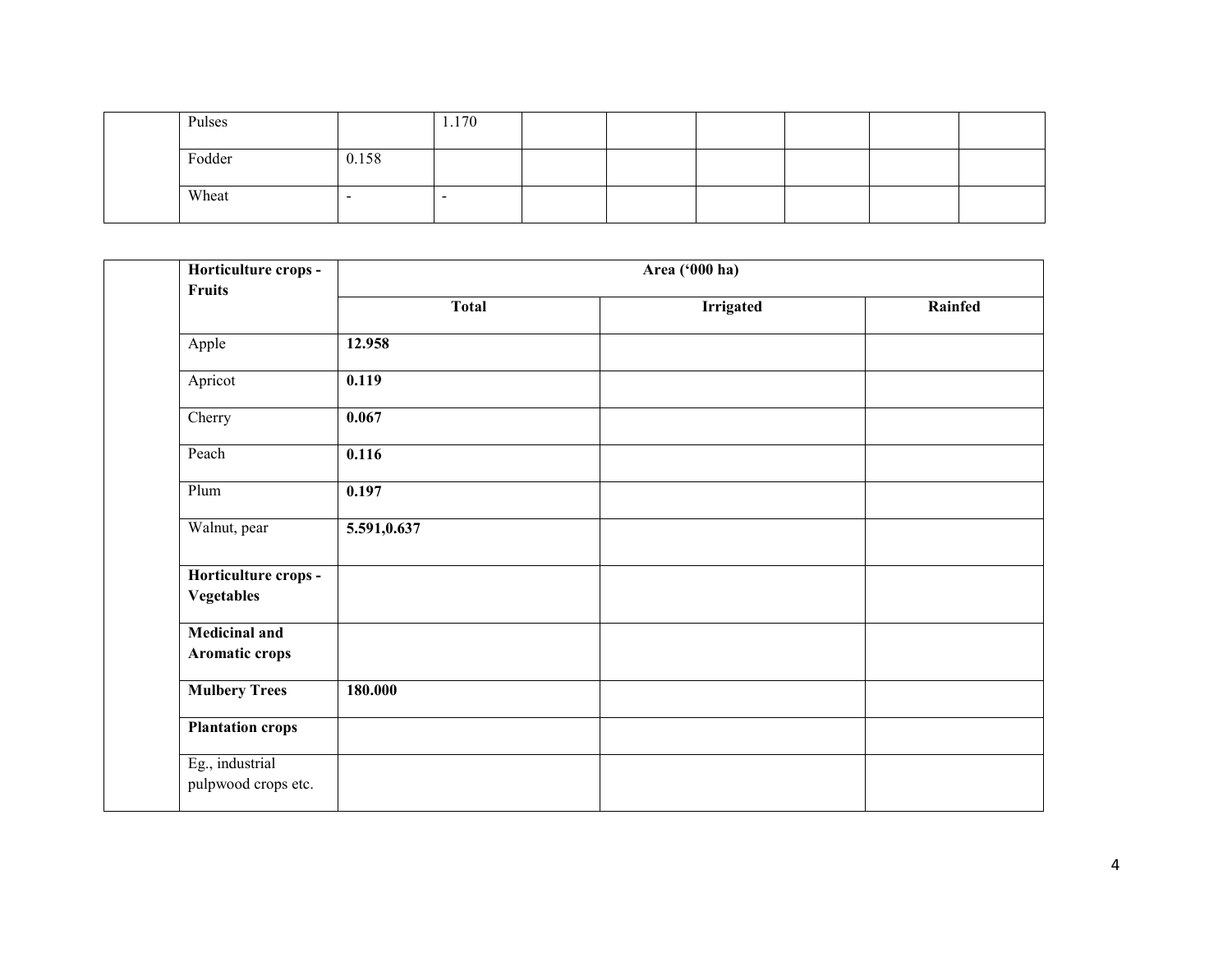| <b>Fodder crops</b>              |  |  |
|----------------------------------|--|--|
| <b>Total fodder crop</b><br>area |  |  |
| <b>Grazing land</b>              |  |  |
| Sericulture etc                  |  |  |
| Others (specify)                 |  |  |

| 1.8  | Livestock                                                |                  | <b>Male ('000)</b>                        |                    | Female ('000)                            |                                                        | <b>Total ('000)</b>               |
|------|----------------------------------------------------------|------------------|-------------------------------------------|--------------------|------------------------------------------|--------------------------------------------------------|-----------------------------------|
|      | Non descriptive Cattle (local low yielding)              |                  |                                           |                    |                                          | 105.890                                                |                                   |
|      | Improved cattle                                          |                  |                                           |                    |                                          | 33.810                                                 |                                   |
|      | Crossbred cattle                                         |                  |                                           |                    |                                          |                                                        |                                   |
|      | Non descriptive Buffaloes (local low yielding)           |                  |                                           |                    |                                          | 1.325                                                  |                                   |
|      | <b>Descript Buffaloes</b>                                |                  |                                           |                    |                                          | 0.078                                                  |                                   |
|      | Goat                                                     |                  |                                           |                    |                                          | 8.757                                                  |                                   |
|      | Sheep                                                    |                  |                                           |                    |                                          | 43.876                                                 |                                   |
|      | Others (Camel, Pig, Yak etc.)                            |                  |                                           |                    |                                          |                                                        |                                   |
|      | Commercial dairy farms (Number)                          |                  |                                           |                    |                                          |                                                        |                                   |
| 1.9  | Poultry                                                  |                  | No. of farms<br>Total No. of birds ('000) |                    |                                          |                                                        |                                   |
|      | Commercial                                               |                  |                                           |                    |                                          |                                                        |                                   |
|      | Backyard                                                 |                  |                                           | 288.498            |                                          |                                                        |                                   |
| 1.10 | Fisheries (Data source: Chief Planning Officer)          |                  |                                           |                    |                                          |                                                        |                                   |
|      | A. Capture                                               |                  |                                           |                    |                                          |                                                        |                                   |
|      | i) Marine (Data Source:<br><b>Fisheries Department</b> ) | No. of fishermen |                                           | <b>Boats</b>       |                                          | <b>Nets</b>                                            | <b>Storage</b><br>facilities (Ice |
|      |                                                          |                  | Mechanized                                | Non-<br>mechanized | Mechanized<br>(Trawl nets,<br>Gill nets) | Non-mechanized<br>(Shore Seines, Stake &<br>trap nets) | plants etc.)                      |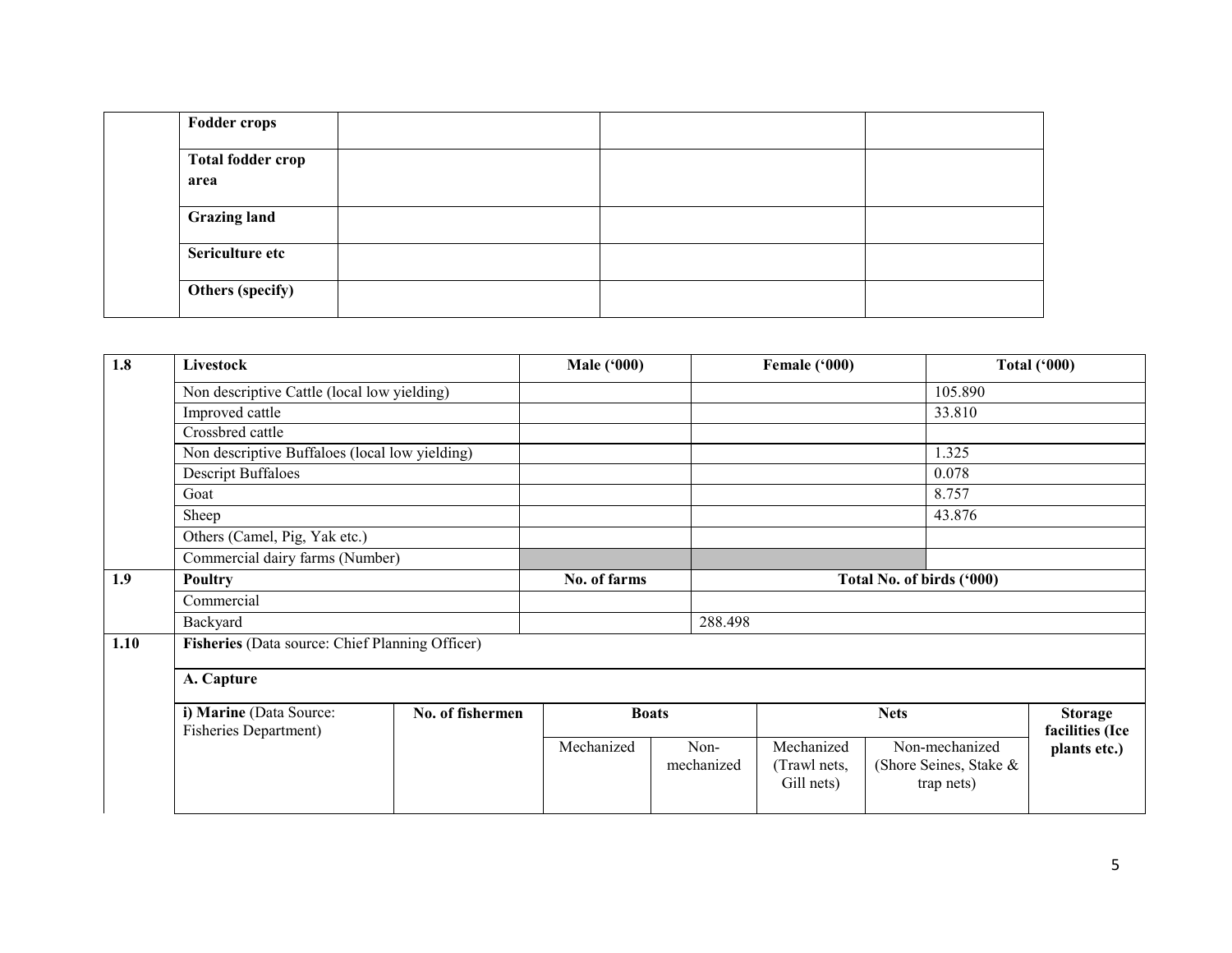|                | ii) Inland (Data Source:<br>Fisheries Department)                                                                                                                               | No. Farmer owned ponds      |               | 090 | <b>No. of Reservoirs</b>    |              | No. of village tanks          |
|----------------|---------------------------------------------------------------------------------------------------------------------------------------------------------------------------------|-----------------------------|---------------|-----|-----------------------------|--------------|-------------------------------|
|                | <b>B.</b> Culture                                                                                                                                                               |                             |               |     | Water Spread Area (ha)      | Yield (t/ha) | <b>Production ('000 tons)</b> |
|                | i) Brackish water (Data Source: MPEDA/Fisheries Department)                                                                                                                     |                             |               |     |                             |              |                               |
|                | ii) Fresh water (Data Source: Fisheries Department)                                                                                                                             |                             |               |     |                             |              |                               |
| $-1$ $-1$ $-1$ | <b>Others</b><br>$\mathbf{r}$ $\mathbf{r}$ $\mathbf{r}$ $\mathbf{r}$ $\mathbf{r}$ $\mathbf{r}$ $\mathbf{r}$ $\mathbf{r}$ $\mathbf{r}$<br>$\mathbf{r}$ $\mathbf{r}$ $\mathbf{r}$ | $\sim$ $\sim$ $\sim$ $\sim$ | $\sim$ $\sim$ |     | $\cdot$ $\sim$<br>$\lambda$ |              |                               |

**1.11** Production and Productivity of major crops (Average of last 5 years: 2004, 05, 06, 07, 08; specify years)

| 1.11 | Name of |                       | <b>Kharif</b>                                                             |                       | Rabi                    |                       | <b>Summer</b>           |                       | <b>Total</b>            | Crop                                             |
|------|---------|-----------------------|---------------------------------------------------------------------------|-----------------------|-------------------------|-----------------------|-------------------------|-----------------------|-------------------------|--------------------------------------------------|
|      | crop    | Production<br>(000 t) | Productivity<br>(kg/ha)                                                   | Production<br>(000 t) | Productivity<br>(kg/ha) | Production<br>(000 t) | Productivity<br>(kg/ha) | Production<br>(000 t) | Productivity<br>(kg/ha) | residue<br><b>as</b><br>fodder<br>(000)<br>tons) |
|      |         |                       | Major Field crops (Crops to be identified based on total acreage)         |                       |                         |                       |                         |                       |                         |                                                  |
|      | Paddy   | 2.250                 | 3000                                                                      |                       |                         |                       |                         |                       |                         |                                                  |
|      | Maize   | 1.290                 | 1400                                                                      |                       |                         |                       |                         |                       |                         |                                                  |
|      | Oilseed | 0.720                 | 1200                                                                      |                       |                         |                       |                         |                       |                         |                                                  |
|      |         |                       | Major Horticultural crops (Crops to be identified based on total acreage) |                       |                         |                       |                         |                       |                         |                                                  |
|      | Apple   | 103.556               |                                                                           |                       |                         |                       |                         |                       |                         |                                                  |
|      | Apricot | 0.799                 |                                                                           |                       |                         |                       |                         |                       |                         |                                                  |
|      | Cherry  | 0.269                 |                                                                           |                       |                         |                       |                         |                       |                         |                                                  |
|      | Peach   | 0.777                 |                                                                           |                       |                         |                       |                         |                       |                         |                                                  |
|      | Plum    | 1.265                 |                                                                           |                       |                         |                       |                         |                       |                         |                                                  |
|      | Walnut  | 19.690                |                                                                           |                       |                         |                       |                         |                       |                         |                                                  |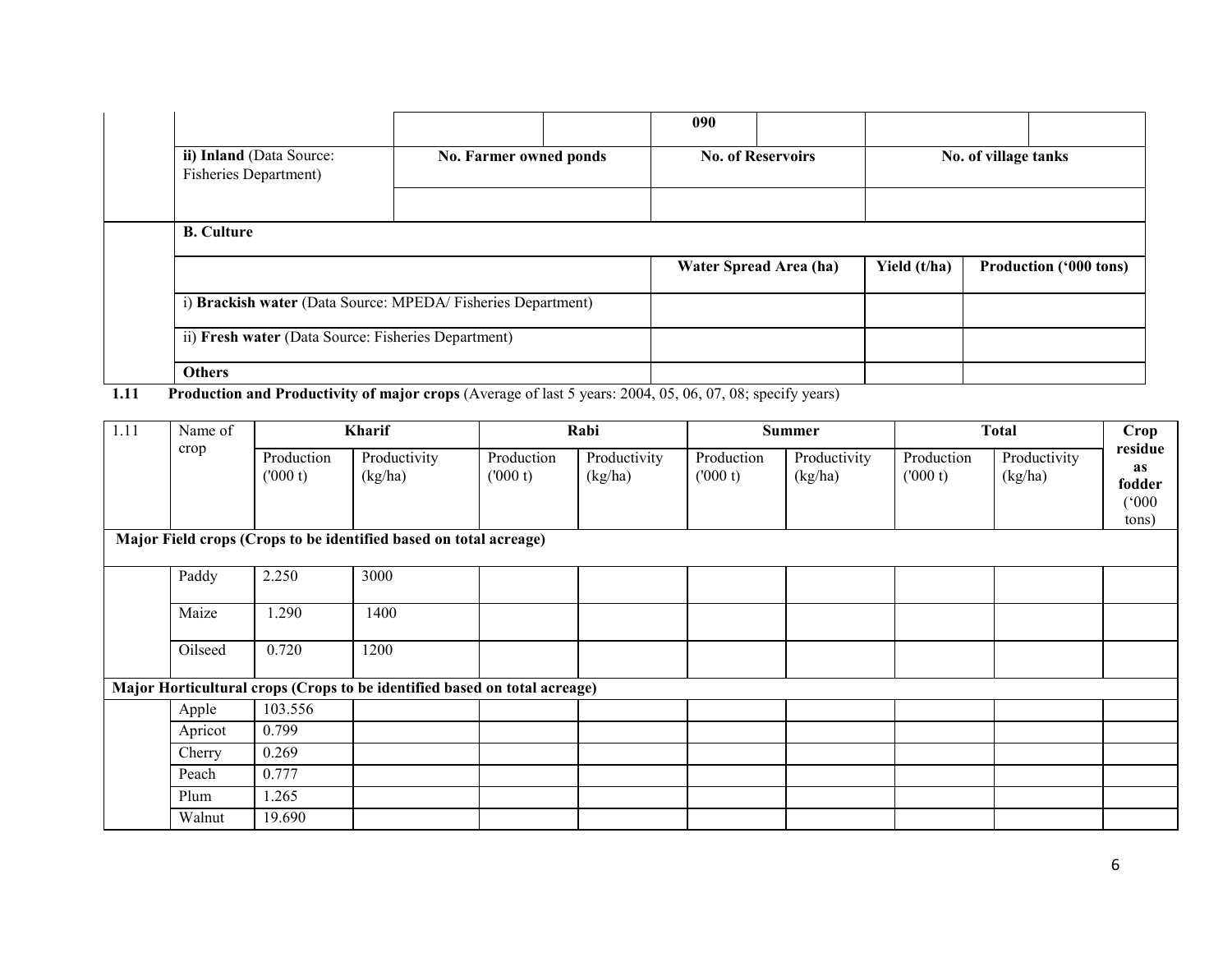| 1.12 | Sowing window for 5 major | Rice                 | <b>Maize</b>         | <b>Pulses</b>       | <b>Oil Seed</b>                  |
|------|---------------------------|----------------------|----------------------|---------------------|----------------------------------|
|      | field crops               |                      |                      |                     |                                  |
|      | (start and end of normal  |                      |                      |                     |                                  |
|      | sowing period)            |                      |                      |                     |                                  |
|      | Kharif-Rainfed            |                      | $2nd$ week of april- | $2nd$ week of May – |                                  |
|      |                           |                      | $3rd$ week of may -  | $2nd$ week of June  |                                  |
|      | Kharif-Irrigated          | $3rd$ week of April- | 1st april-25 may     | $2nd$ week of May – |                                  |
|      |                           | $2nd$ week of May    |                      | $2nd$ week of June  |                                  |
|      | Rabi-Rainfed              |                      |                      |                     | 1 <sup>st</sup> week of October- |
|      |                           |                      |                      |                     | $2nd$ week of October            |

| 1.13 | What is the major contingency the district is prone to? (Tick mark) | Regular | Occasional | <b>None</b> |
|------|---------------------------------------------------------------------|---------|------------|-------------|
|      | Drought                                                             |         |            |             |
|      | Flood                                                               |         |            |             |
|      | Cyclone                                                             |         |            |             |
|      | Hail storm                                                          |         |            |             |
|      | Heat wave                                                           |         |            |             |
|      | Cold wave                                                           |         |            |             |
|      | Frost                                                               |         |            |             |
|      | Sea water intrusion                                                 |         |            |             |
|      | Pests and disease outbreak (specify)                                |         |            |             |
|      | Others (specify)                                                    |         |            |             |

| 1.14 | Include Digital maps of<br>the district for | Location map of district within State as Annexure I | Enclosed: Yes |
|------|---------------------------------------------|-----------------------------------------------------|---------------|
|      |                                             | Mean annual rainfall as Annexure 2                  | Enclosed: Yes |
|      |                                             | Soil map as Annexure 3                              | Enclosed: N o |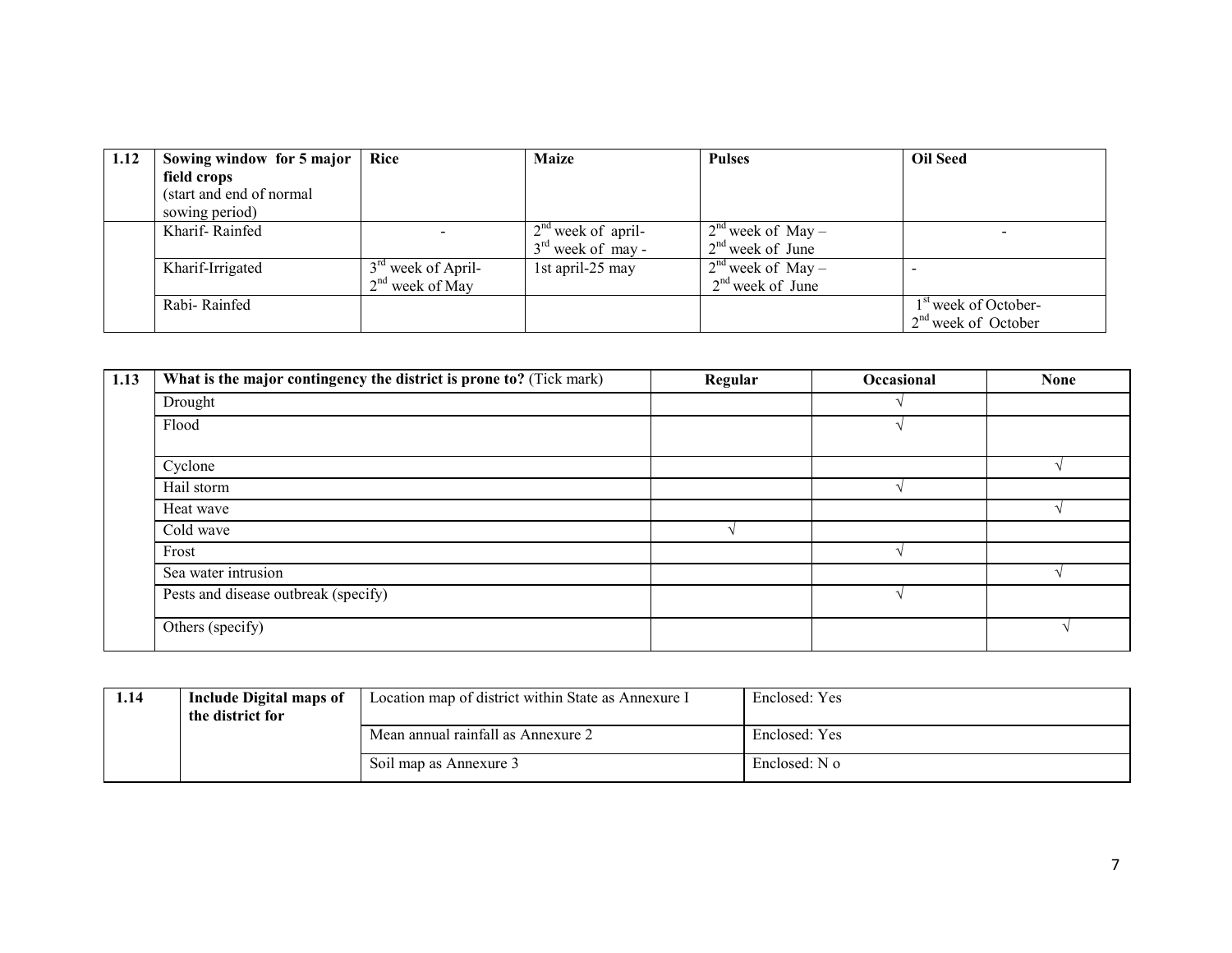# Annexure I

# Map of Kulgam District

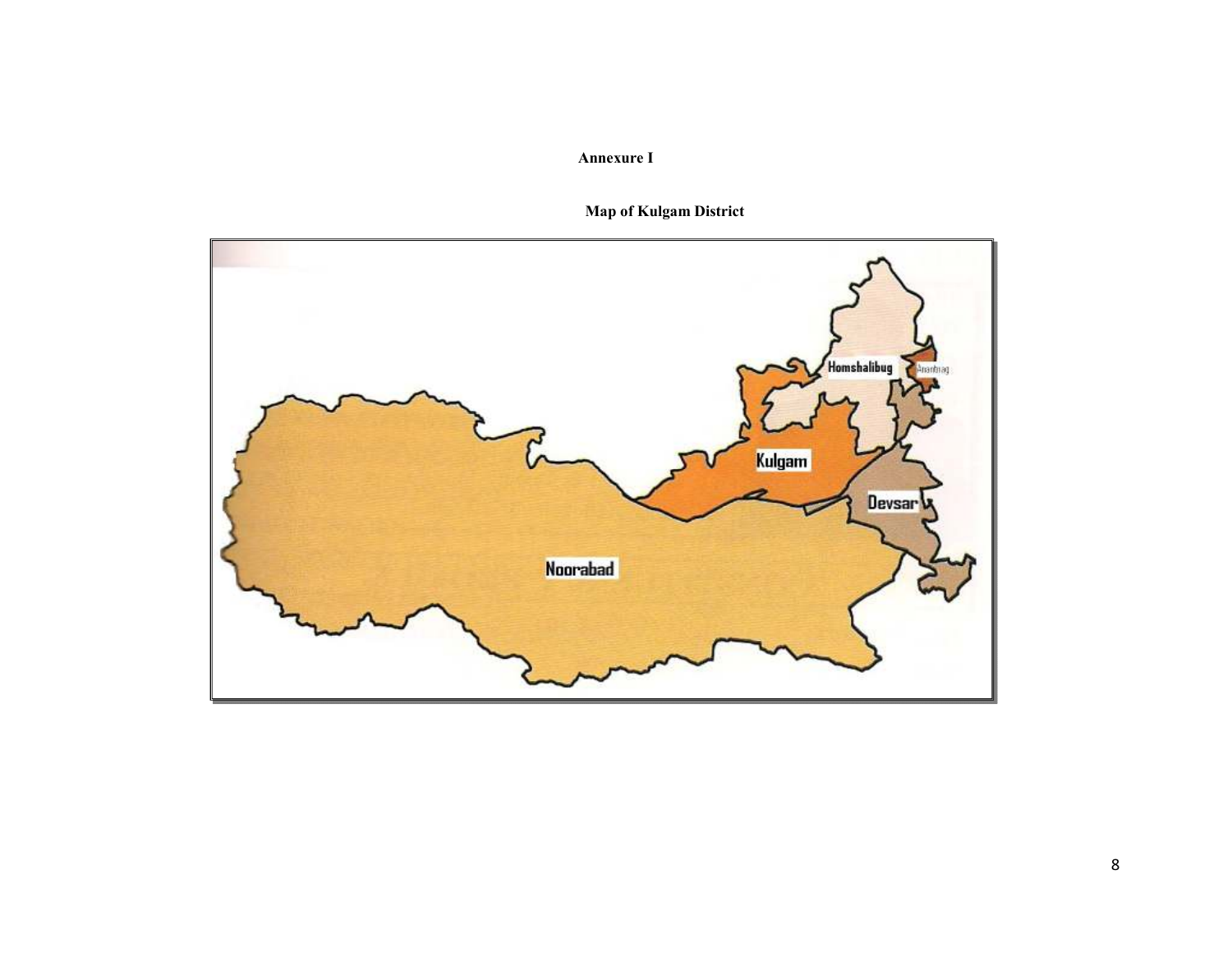Annexure II



2.0 Strategies for weather related contingenc

2.1 Drought - Not Applicable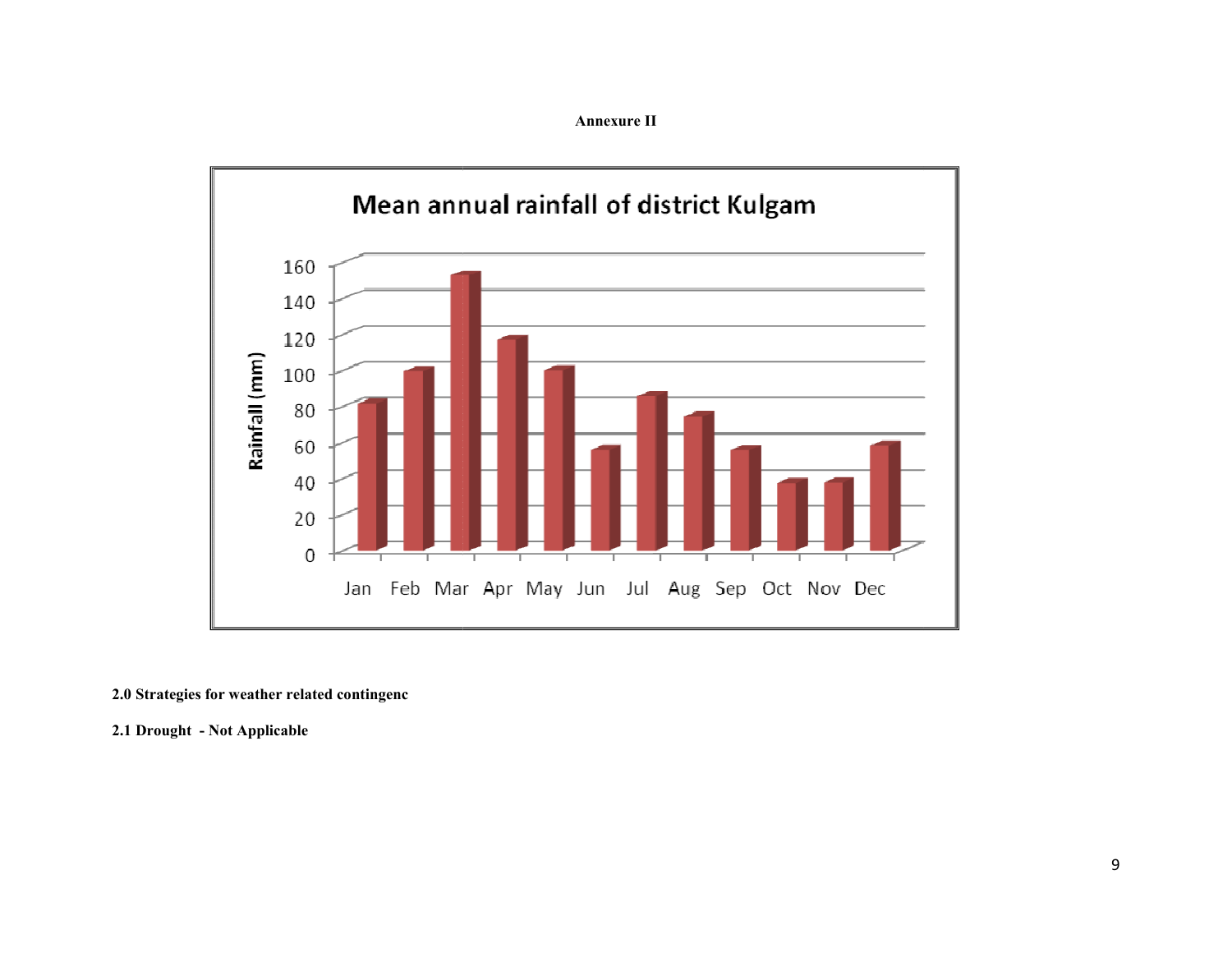### 2.1.1 Rained situation

| <b>Condition</b>                                    |                                                    |                                                                                                                                          |                                                                    | <b>Suggested Contingency measures</b> |                                           |
|-----------------------------------------------------|----------------------------------------------------|------------------------------------------------------------------------------------------------------------------------------------------|--------------------------------------------------------------------|---------------------------------------|-------------------------------------------|
| <b>Early season</b><br>drought<br>(delayed onset)   | Major<br>Farming<br>situation <sup>a</sup>         | Normal Crop / Cropping system <sup>b</sup>                                                                                               | Change in crop / cropping<br>system <sup>c</sup> including variety | Agronomic<br>measures <sup>d</sup>    | Remarks on<br>Implementation <sup>e</sup> |
| Delayed by two<br>weeks<br>$3rd$ week of<br>January | Pleistocene<br>medium<br>rainfall<br>precipitation | Maize + Greengram/<br>Maize + $Rajmash$<br>Maize: $C_6$ , $C_8$<br>Greengram: Shalimar moong-1<br>Rajmash: Canadian red<br>Oats (sabzar) | No change is recommended                                           |                                       |                                           |
|                                                     | Shallow soils<br>high rainfall<br>(high altitude)  | Maize /<br>Maize + $Rainash$<br>Maize: C-15, SKG-1, SKG-2, Shalimar maize<br>hybrid-1<br>Rajmash: Canadian red                           | No change is recommended                                           |                                       |                                           |

| <b>Early season</b><br>drought (delayed<br>onset)                                         | Major<br>Farming<br>situation <sup>a</sup>         | Normal Crop / Cropping system <sup>b</sup>                                                                                                 | Change in crop / cropping<br>system <sup>c</sup> including variety | Agronomic measures <sup>d</sup>                                                                                                                        | <b>Remarks</b> on<br>Implementation <sup>e</sup> |
|-------------------------------------------------------------------------------------------|----------------------------------------------------|--------------------------------------------------------------------------------------------------------------------------------------------|--------------------------------------------------------------------|--------------------------------------------------------------------------------------------------------------------------------------------------------|--------------------------------------------------|
| Delayed by 4<br>weeks & 6 week<br>$1st$ week of<br>February and $3rd$<br>week of february | Pleistocene<br>medium<br>rainfall<br>precipitation | $Maize + Greengram/$<br>$Maize + Rajmask$<br>Maize: $C_6$ , $C_8$<br>Greengram: Shalimar moong-1<br>Rajmash: Canadian red<br>Oats (sabzar) | No change is recommended                                           | • Increase sowing depth of<br>maize<br>• Furrow sowing across the<br>slope<br>• Early sowing<br>• Thinning in brown sarson<br>and use as organic mulch |                                                  |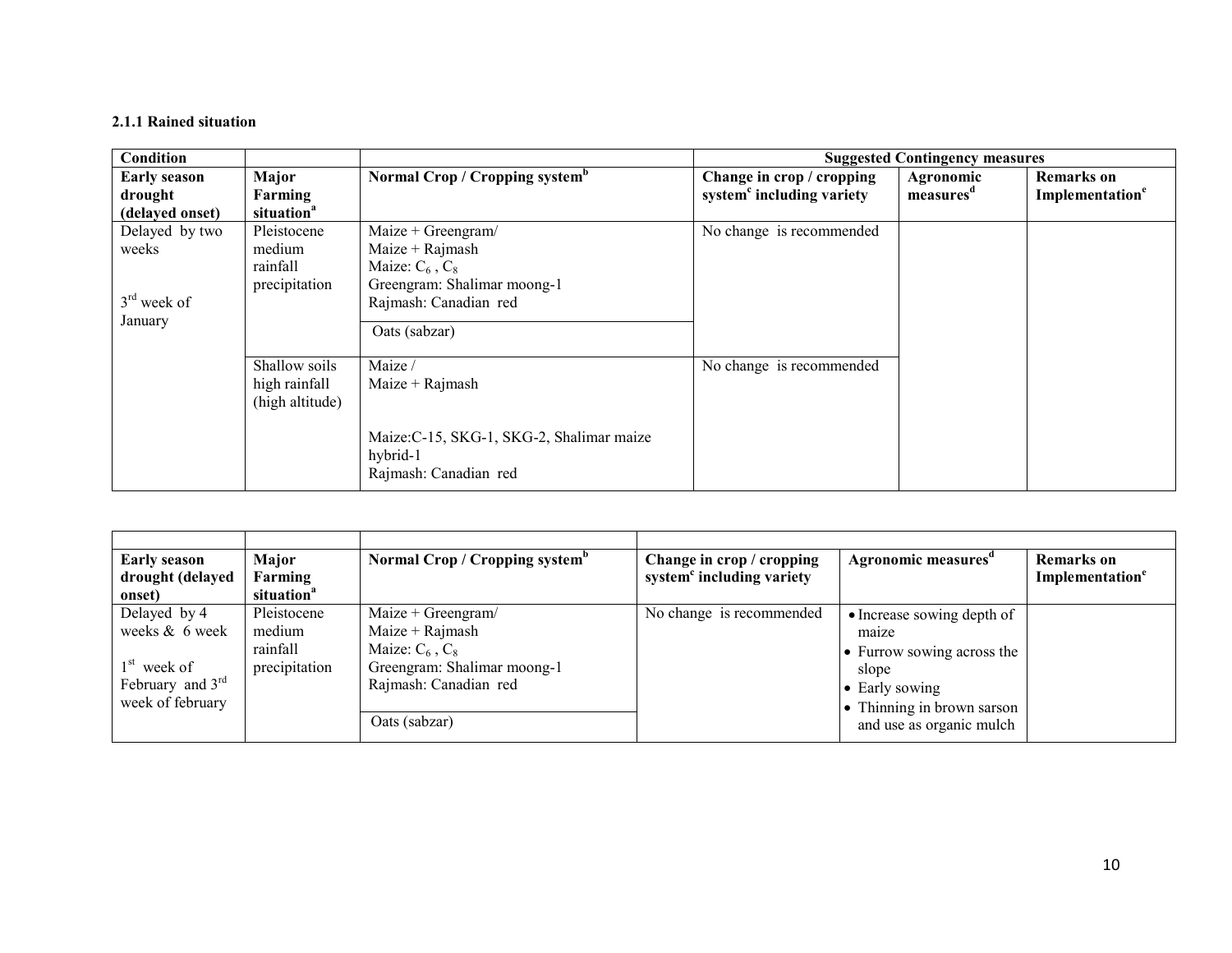| Shallow soils<br>high rainfall | Maize /<br>Maize + $Rajmash$                                                   | No change is recommended |  |
|--------------------------------|--------------------------------------------------------------------------------|--------------------------|--|
| (high altitude)                | Maize: C-15, SKG-1, SKG-2, Shalimar<br>maize hybrid-1<br>Rajmash: Canadian red |                          |  |

| <b>Condition</b>                                  |                                                   |                                                                                                                         |                                                                                                  | <b>Suggested Contingency measures</b>                                                                    |                                                  |
|---------------------------------------------------|---------------------------------------------------|-------------------------------------------------------------------------------------------------------------------------|--------------------------------------------------------------------------------------------------|----------------------------------------------------------------------------------------------------------|--------------------------------------------------|
| <b>Early season</b><br>drought<br>(delayed onset) | <b>Major Farming</b><br>situation <sup>a</sup>    | Normal Crop / Cropping system <sup>b</sup>                                                                              | Change in crop / cropping<br>system <sup>c</sup> including variety                               | Agronomic<br>measures <sup>d</sup>                                                                       | <b>Remarks</b> on<br>Implementation <sup>e</sup> |
| Delayed by 8<br>weeks<br>$1st$ week of<br>March   | Pleistocene<br>medium rainfall<br>precipitation   | Maize + Greengram/<br>Maize + $Rajmash$<br>Maize: $C_6$ , $C_8$<br>Greengram: Shalimar moong-1<br>Rajmash: Canadian red | Maize(local)-Fallow<br>$Maize(local) + Beans-Fallow$<br>Maize(local)+Greengram/Cow<br>pea-fallow | • Use local<br>varieties<br>• Follow water<br>harvesting<br>• Increase<br>sowing depth<br>• Early sowing |                                                  |
|                                                   |                                                   | Oats (sabzar)                                                                                                           | Maize-local<br>Beans-canadian red<br>Cowpea local                                                | • Use mulches<br>$\bullet$ Increase<br>quantity of<br>organic manure                                     |                                                  |
|                                                   | Shallow soils<br>high rainfall<br>(high altitude) | Maize /<br>Maize + Rajmash<br>Maize: C-15, SKG-1, SKG-2, Shalimar maize<br>hybrid-1<br>Rajmash: Canadian red            | Maize(local)-Fallow<br>Maize(local)+beans-fallow<br>Maize(local)+Greengram/cow<br>pea-fallow     |                                                                                                          |                                                  |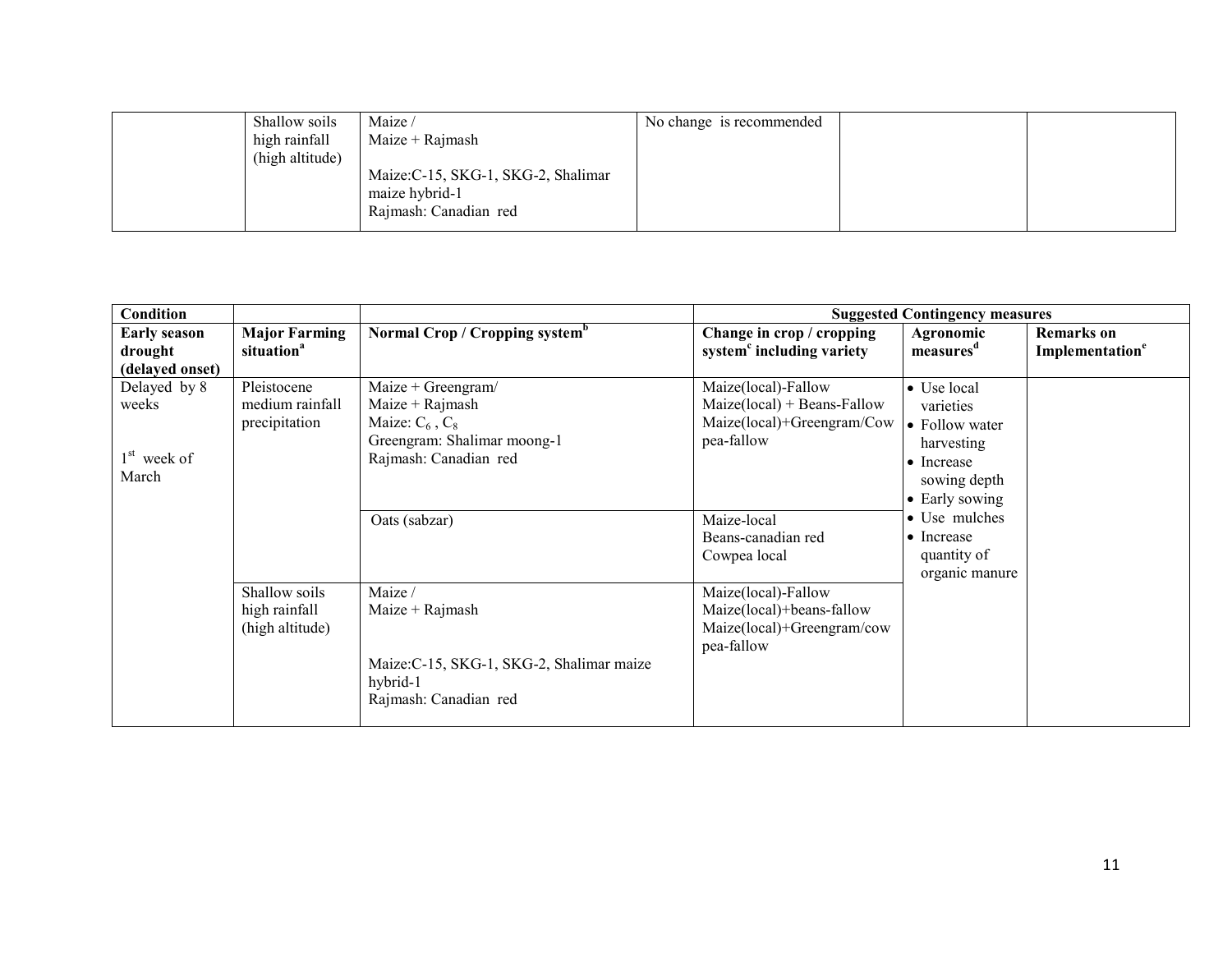| Condition                           |                                                         |                                                                                                                           |                                                                                                                                                                                                                   | <b>Suggested Contingency measures</b>                   |                                                  |
|-------------------------------------|---------------------------------------------------------|---------------------------------------------------------------------------------------------------------------------------|-------------------------------------------------------------------------------------------------------------------------------------------------------------------------------------------------------------------|---------------------------------------------------------|--------------------------------------------------|
| Early season<br>drought<br>(delayed | Major<br>Farming<br>situation <sup>a</sup>              | Normal Crop/cropping system <sup>b</sup>                                                                                  | Change in crop/cropping system <sup>c</sup>                                                                                                                                                                       | Agronomic<br>measures <sup>d</sup>                      | <b>Remarks</b> on<br>Implementation <sup>e</sup> |
| onset)                              | Pleistocene<br>soil medium<br>rainfall<br>precipitation | $Maize + Greengram/$<br>Maize + $Rajmash$<br>Maize: $C_6$ , $C_8$<br>Greengram: Shalimar moong-1<br>Rajmash: Canadian red | Maize(local)-Fallow<br>• Use local varieties<br>$Maize(local) + Beans-Fallow$<br>$\bullet$ Follow water<br>Maize(local)+Greengram/Cowpea-<br>harvesting<br>fallow<br>• Increase sowing<br>depth<br>• Early sowing |                                                         |                                                  |
|                                     |                                                         | Oats (sabzar)                                                                                                             | Maize-local<br>Beans-canadian red<br>Cowpea-local                                                                                                                                                                 | • Use mulches<br>Increase quantity of<br>organic manure |                                                  |
|                                     | Shallow soils<br>high rainfall<br>(high altitude)       | Maize /<br>Maize $+$ Rajmash<br>Maize: C-15, SKG-1, SKG-2,<br>Shalimar maize hybrid-1<br>Rajmash: Canadian red            | Maize(local)-Fallow<br>Maize(local)+beans-fallow<br>Maize(local)+Greengram/cowpea-<br>fallow                                                                                                                      |                                                         |                                                  |

| Condition                                                 |                                                      |                                                                                                                                               | <b>Suggested Contingency measures</b>                         |                                                                |                                                  |  |
|-----------------------------------------------------------|------------------------------------------------------|-----------------------------------------------------------------------------------------------------------------------------------------------|---------------------------------------------------------------|----------------------------------------------------------------|--------------------------------------------------|--|
| <b>Early season</b><br>drought<br>(Normal)<br>onset)      | <b>Major Farming</b><br>situation <sup>a</sup>       | Normal Crop/cropping system <sup>b</sup>                                                                                                      | $Crop$ management <sup><math>c</math></sup>                   | Soil nutrient & moisture<br>conservation measures <sup>a</sup> | <b>Remarks</b> on<br>Implementation <sup>e</sup> |  |
| <b>Normal onset</b><br>followed by<br>20 day dry<br>spell | Pleistocene soil<br>medium rainfall<br>precipitation | Maize + Rajmash<br>a. Maize $+$ Moong<br>$b$ . Maize + Rajmash<br>Maize:- $C_6$ , $C_8$<br>Rajmash:- Canadian red<br>Moong:- Shalimar moong-1 | • Thining and gap filling<br>$\bullet$ Reseeding /gap filling | • Tillage mulching                                             |                                                  |  |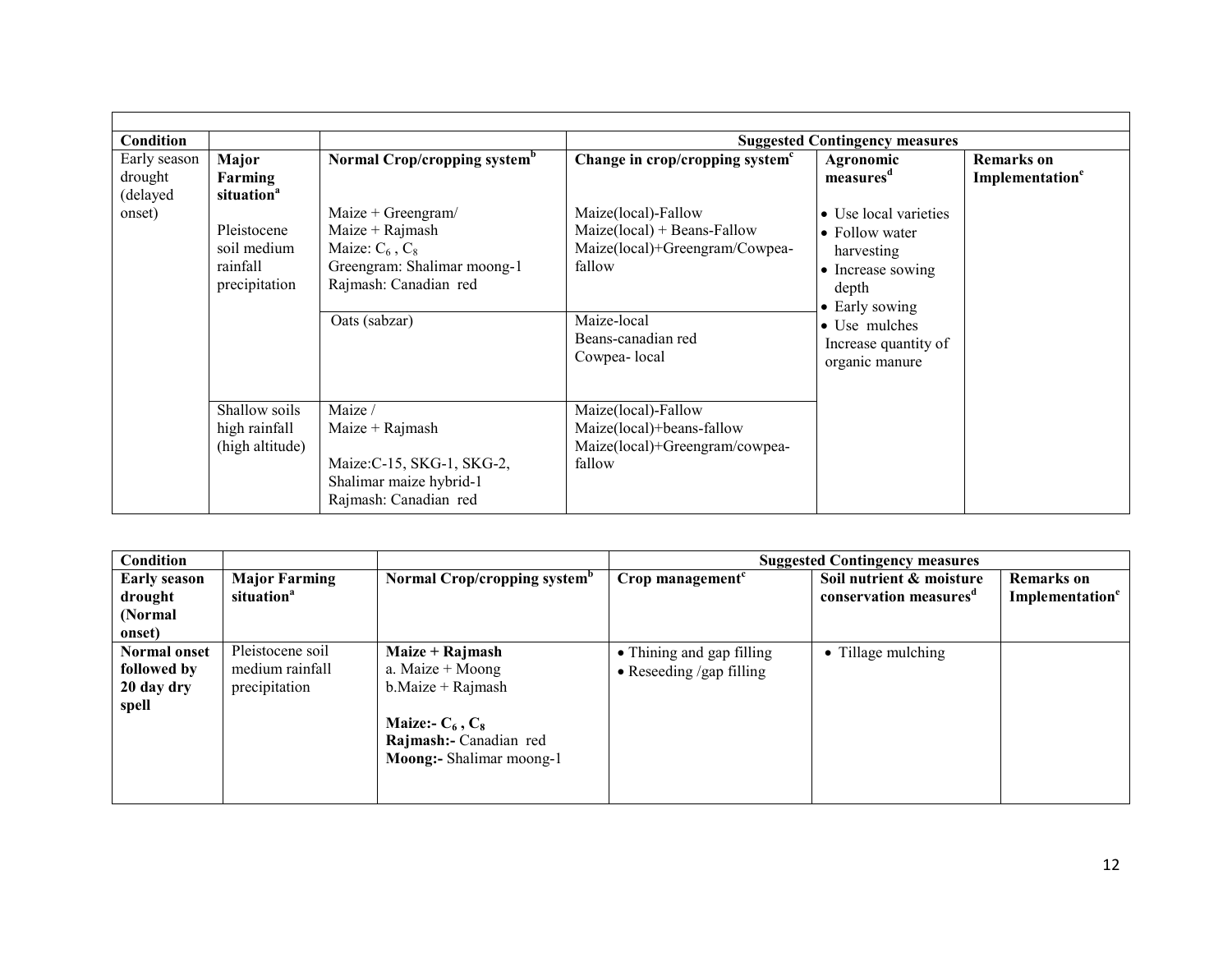|                                              | a.Oats<br>Oats-sabzar                                                                                                             |                                   |  |
|----------------------------------------------|-----------------------------------------------------------------------------------------------------------------------------------|-----------------------------------|--|
| Shallow soils high<br>rainfall(high altitute | <b>Maize sole</b><br>a.Maize<br>$b.M$ aize + Rajmash<br>Maize-C15, SKG1<br>SKG2, Shalimar maize hybrid1<br>Rajmash:- Canadian red | Reseeding if germination<br>fails |  |

| <b>Condition</b>                                                                                 |                                                                                                      |                                                                                                                                                                                                                                                                                           |                                                                                        | <b>Suggested Contingency measures</b>                               |                                                  |
|--------------------------------------------------------------------------------------------------|------------------------------------------------------------------------------------------------------|-------------------------------------------------------------------------------------------------------------------------------------------------------------------------------------------------------------------------------------------------------------------------------------------|----------------------------------------------------------------------------------------|---------------------------------------------------------------------|--------------------------------------------------|
| Mid season drought<br>(long dry spell,<br>consecutive 2 weeks<br>rainless $(>2.5$ mm)<br>period) | <b>Major Farming</b><br>situation <sup>a</sup>                                                       | Normal Crop/cropping system <sup>b</sup>                                                                                                                                                                                                                                                  | Crop<br>management <sup>c</sup>                                                        | Soil nutrient &<br>moisture<br>conservation<br>measues <sup>d</sup> | <b>Remarks</b> on<br>Implementation <sup>e</sup> |
|                                                                                                  | Pleistocene soil<br>medium rainfall<br>precipitation<br>Shallow soils high<br>rainfall(high altitute | Maize + Rajmash<br>a. Maize + Moong<br>$b$ . Maize + Rajmash<br>Maize:- $C_6$ , $C_8$<br>Rajmash:- Canadian red<br>Moong:- Shalimar moong-1<br>Oats-sabzar<br>M aize sole<br>a.Maize<br>$b.M$ aize + Rajmash<br>Maize-C15, SKG1 SKG2,<br>Shalimar maize hybrid1<br>Rajmash:- Canadian red | Life saving<br>irrigation<br>Weeding<br>&mulching<br>Delay<br>application of N<br>dose | Prepare furrow<br>across the slope<br>Spray urea                    |                                                  |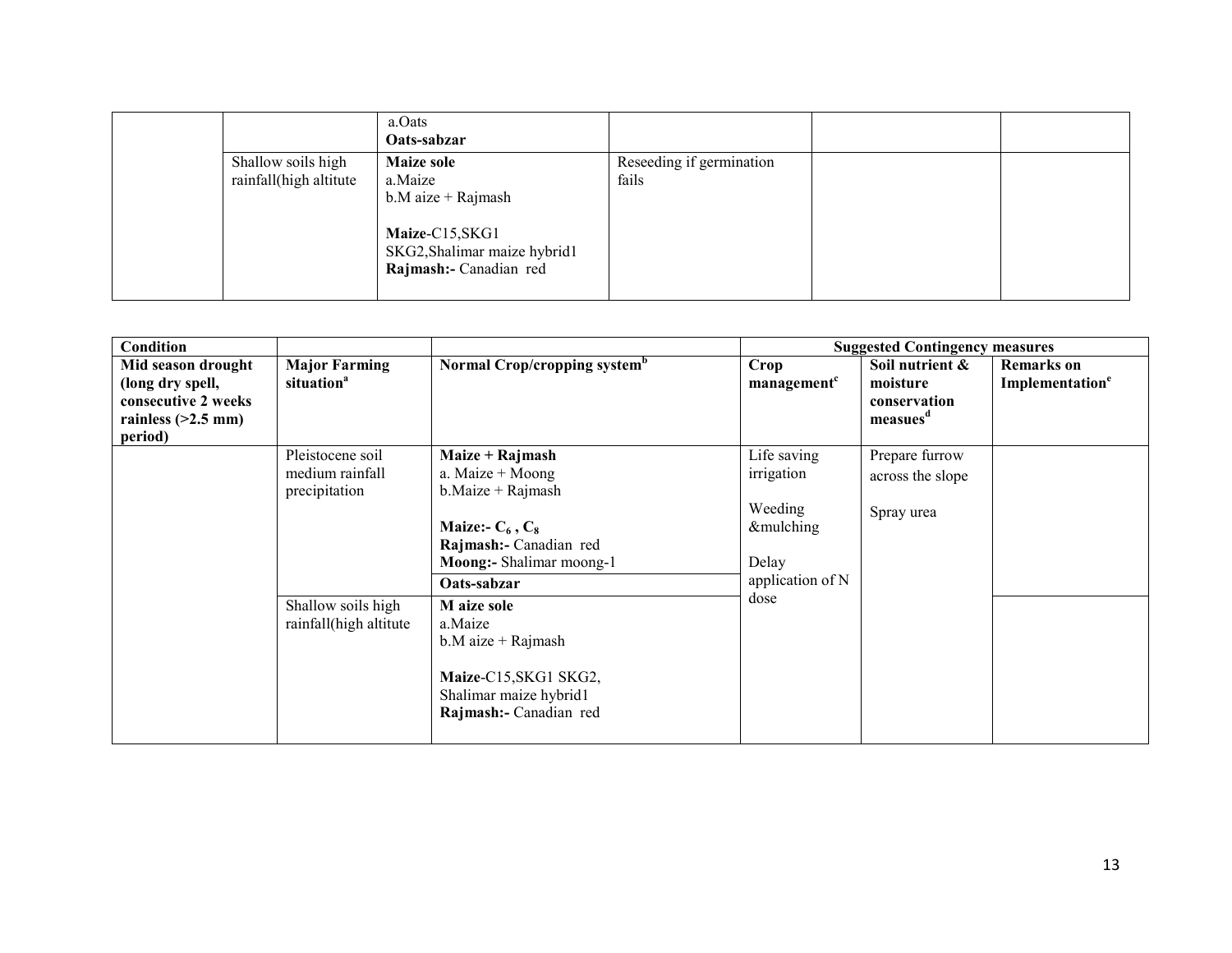| <b>Condition</b>                          |                                                                                                      |                                                                                                                                                                                                                                                                                                                        |                                                                                                                                     | <b>Suggested Contingency measures</b>                              |                                                        |
|-------------------------------------------|------------------------------------------------------------------------------------------------------|------------------------------------------------------------------------------------------------------------------------------------------------------------------------------------------------------------------------------------------------------------------------------------------------------------------------|-------------------------------------------------------------------------------------------------------------------------------------|--------------------------------------------------------------------|--------------------------------------------------------|
| Mid season<br>drought (long<br>dry spell) | <b>Major Farming</b><br>situation <sup>a</sup>                                                       | Normal Crop/cropping system <sup>b</sup>                                                                                                                                                                                                                                                                               | Crop management $c$                                                                                                                 | Soil nutrient &<br>moisture conservation<br>measrues <sup>a</sup>  | <b>Remarks</b> on<br><b>Implementation<sup>e</sup></b> |
|                                           | Pleistocene soil<br>medium rainfall<br>precipitation<br>Shallow soils high<br>rainfall(high altitute | Cropping System 1<br>Maize + Rajmash<br>a. Maize $+$ Moong<br>$b$ . Maize + Rajmash<br>Maize:- $C_6$ , $C_8$<br>Rajmash:- Canadian red<br>Moong:- Shalimar moong-1<br>Oats-sabzar<br><b>Maize sole</b><br>a.Maize<br>$b.M$ aize + Rajmash<br>Maize-C15, SKG1 SKG2,<br>Shalimar maize hybrid1<br>Rajmash:- Canadian red | Life saving irrigation<br>Tillage mulch<br>Weeding<br>Organic mulch<br>Thing of plant stand to<br>rationalize available<br>moisture | Spray micro nutrients<br>and urea and potash as<br>Kcl<br>mulching |                                                        |

| Condition       |                        |                                          |                       | <b>Suggested Contingency measures</b> |                             |
|-----------------|------------------------|------------------------------------------|-----------------------|---------------------------------------|-----------------------------|
| <b>Terminal</b> | <b>Major Farming</b>   | Normal Crop/cropping system <sup>b</sup> | Crop management $c$   | Rabi Crop                             | <b>Remarks</b> on           |
| drought (Early  | situation <sup>a</sup> |                                          |                       | planning <sup>6</sup>                 | Implementation <sup>e</sup> |
| withdrawal of   | Pleistocene soil       | Cropping System 1                        | Life saving           | Lentil,                               |                             |
| $monsoon$ //    | medium rainfall        | Maize + Rajmash                          | irrigation from water | brown                                 |                             |
| western         | precipitation          | a. Maize $+$ Moong                       | storages              | sarson                                |                             |
| disturbance     |                        | $b$ . Maize + Rajmash                    |                       | wheat                                 |                             |
|                 |                        |                                          |                       | vetch to be                           |                             |
|                 |                        | Maize:- $C_6$ , $C_8$                    |                       | sown in the                           |                             |
|                 |                        | Rajmash:- Canadian red                   | Harvest moong and     | month of                              |                             |
|                 |                        | Moong:- Shalimar moong-1                 | beans for vegetable   | October                               |                             |
|                 |                        | Oats-sabzar                              |                       | followed                              |                             |
|                 |                        |                                          | purpose               | by pre-                               |                             |
|                 |                        |                                          |                       | sowing                                |                             |
|                 |                        |                                          | Harvest maize for     | irribgation                           |                             |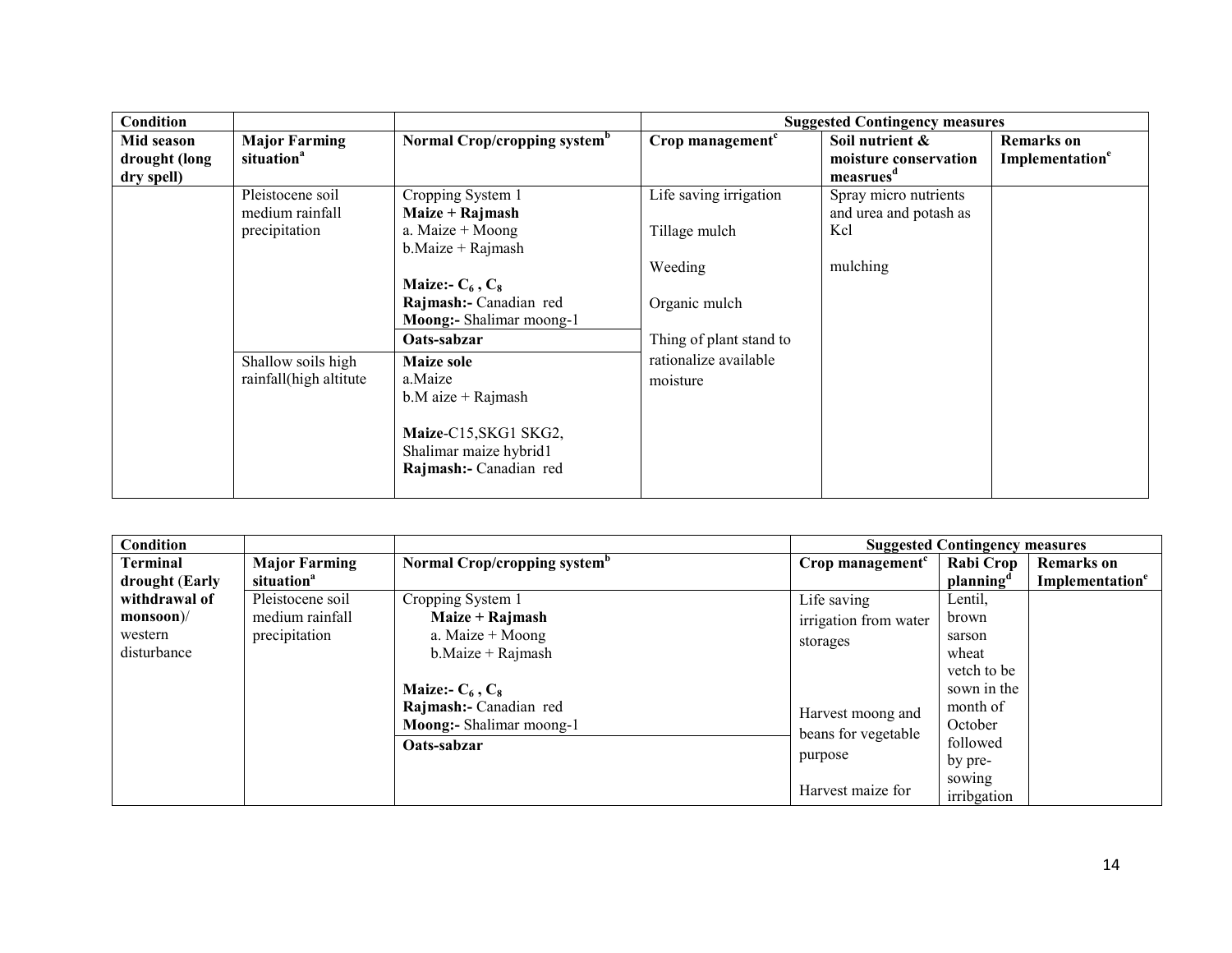| Shallow soils high<br>rainfall(high altitute | M aize sole<br>a.Maize<br>$b.M$ aize + Rajmash                            | fodder purpose and<br>save excessive<br>biomass as hay |
|----------------------------------------------|---------------------------------------------------------------------------|--------------------------------------------------------|
|                                              | Maize-C15, SKG1 SKG2,<br>Shalimar maize hybrid1<br>Rajmash:- Canadian red |                                                        |

# 2.1.2 Drought - Irrigated situation

| <b>Condition</b>                                                                   |                                                     |                                                                                                                                       | <b>Suggested Contingency measures</b>                                                                               |                                                                                                                                                               |                                                  |  |
|------------------------------------------------------------------------------------|-----------------------------------------------------|---------------------------------------------------------------------------------------------------------------------------------------|---------------------------------------------------------------------------------------------------------------------|---------------------------------------------------------------------------------------------------------------------------------------------------------------|--------------------------------------------------|--|
|                                                                                    | <b>Major Farming</b><br>situation                   | <b>Normal Crop/cropping</b><br>system <sup>g</sup>                                                                                    | Change in crop/cropping<br>system <sup>h</sup>                                                                      | Agronomic measures <sup>i</sup>                                                                                                                               | <b>Remarks</b> on<br>Implementation <sup>J</sup> |  |
| <b>Delayed release</b><br>of water in<br>canals due to<br>low<br>rainfall/snowfall | low land. snow<br>melt<br>Streams.Alluvial<br>soils | a.Rice-brown sarson<br>b.Rice-fodder oats<br>c.Rice-wheat                                                                             | Dealyed released of water<br>Is not situation as at early<br>stages whatever snow is<br>available water is releaaed | Pre-sowing irrigation<br>Proper puddling in<br>rice fields<br>Irrigate rice after<br>disappearance of                                                         |                                                  |  |
|                                                                                    | Tail ends of irrigated<br>area.                     | a. Rice-brown sarson<br>b. Rice-fodder oats<br>c. Rice-wheat                                                                          | Not required                                                                                                        | ponded water<br>Pre-sowing irrigation<br>Proper puddling in<br>rice fields<br>Irrigate rice after<br>disappearance of<br>ponded water.<br>Plastering of bunds |                                                  |  |
|                                                                                    | .Mid to high altitude<br>Pleistocene soils          | a. Rice-brown sarson<br>b.Rice-fodder oats<br>c.Rice-wheat                                                                            |                                                                                                                     |                                                                                                                                                               |                                                  |  |
| <b>Limited release</b><br>of water in<br>canals due to<br>low<br>rainfall/snowfall | low land. snow<br>melt<br>Streams.Alluvial<br>soils | a.Rice-brown sarson<br>b.Rice-fodder oats<br>c.Rice-wheat                                                                             | Maize+beans-brown sarson<br>Maize+beans-oats<br>Maize+moong/cowpea-brown<br>sarson                                  | Pre-sowing irrigation<br>Plant local varities.<br>Early sowing<br>recommended<br>Increase organic<br>manure as per                                            |                                                  |  |
|                                                                                    | Tail ends of irrigated<br>area.                     | a.Rice-brown sarson<br>Maize+beans-brown sarson<br>Maize+beans-oats<br>b.Rice-fodder oats<br>Maize+moong/cowpea-brown<br>c.Rice-wheat | availability                                                                                                        |                                                                                                                                                               |                                                  |  |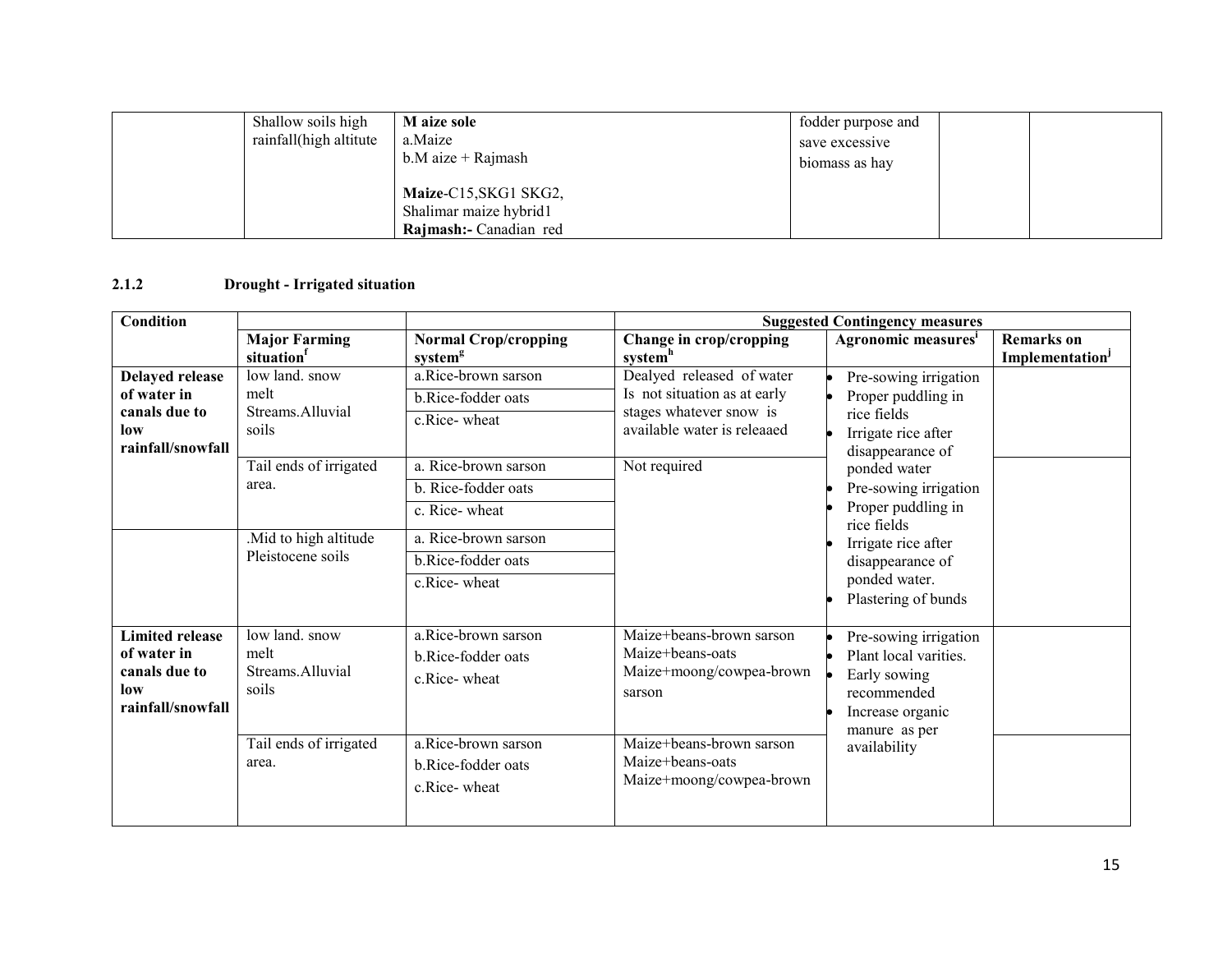| <b>Condition</b> |                        |                             | <b>Suggested Contingency measures</b> |                     |                             |
|------------------|------------------------|-----------------------------|---------------------------------------|---------------------|-----------------------------|
|                  | <b>Major Farming</b>   | <b>Normal Crop/cropping</b> | Change in crop/cropping               | Agronomic measures' | <b>Remarks</b> on           |
|                  | situation <sup>1</sup> | system <sup>g</sup>         | system <sup>"</sup>                   |                     | Implementation <sup>J</sup> |
|                  | Mid to high altitude   |                             | sarson                                |                     |                             |
|                  | Pleistocene soils      |                             |                                       |                     |                             |
|                  |                        | a. Rice-brown sarson        | Maize                                 |                     |                             |
|                  |                        | b.Rice-fodder oats          | Fodder maize                          |                     |                             |
|                  |                        | c.Rice-wheat                | MP cherry                             |                     |                             |

| Condition                              |                                                |                                                    | <b>Suggested Contingency measures</b> |                     |                                                  |  |
|----------------------------------------|------------------------------------------------|----------------------------------------------------|---------------------------------------|---------------------|--------------------------------------------------|--|
|                                        | <b>Major Farming</b><br>situation <sup>1</sup> | <b>Normal Crop/cropping</b><br>system <sup>g</sup> | Change in crop/cropping<br>system"    | Agronomic measures' | <b>Remarks</b> on<br>Implementation <sup>J</sup> |  |
| Non release of<br>water in canals      | low land, snow<br>melt                         | <b>Conditions not applicable</b>                   |                                       |                     |                                                  |  |
| under delayed<br>onset of              | Streams.Alluvial<br>Soils                      |                                                    |                                       |                     |                                                  |  |
| western<br>disturbance in<br>catchment | Tail ends of irrigated<br>area.                |                                                    |                                       |                     |                                                  |  |
|                                        | . Mid to high altitude<br>Pleistocene soils    |                                                    |                                       |                     |                                                  |  |

| Condition              |                          |                                 | <b>Suggested Contingency measures</b> |                                       |                             |  |
|------------------------|--------------------------|---------------------------------|---------------------------------------|---------------------------------------|-----------------------------|--|
|                        | <b>Major Farming</b>     | <b>Normal Crop/cropping</b>     | Change in crop/cropping               | Agronomic measures'                   | <b>Remarks</b> on           |  |
|                        | situation <sup>1</sup>   | system <sup>g</sup>             | system"                               |                                       | Implementation <sup>J</sup> |  |
| <b>Lack of inflows</b> | <b>Farming Situation</b> | <b>Condition not applicable</b> |                                       |                                       |                             |  |
| into tanks due         |                          |                                 |                                       |                                       |                             |  |
| to insufficient        |                          |                                 |                                       |                                       |                             |  |
| /delayed onset         |                          |                                 |                                       |                                       |                             |  |
| of monsoon             |                          |                                 |                                       |                                       |                             |  |
| Condition              |                          |                                 |                                       | <b>Suggested Contingency measures</b> |                             |  |
|                        | <b>Major Farming</b>     | <b>Normal Crop/cropping</b>     | Change in crop/cropping               | Agronomic measures'                   | <b>Remarks</b> on           |  |
|                        | situation <sup>1</sup>   | system <sup>g</sup>             | system"                               |                                       | Implementation <sup>1</sup> |  |
| Insufficient           | <b>Farming Situation</b> | <b>Condition not applicable</b> |                                       |                                       |                             |  |
| groundwater            |                          |                                 |                                       |                                       |                             |  |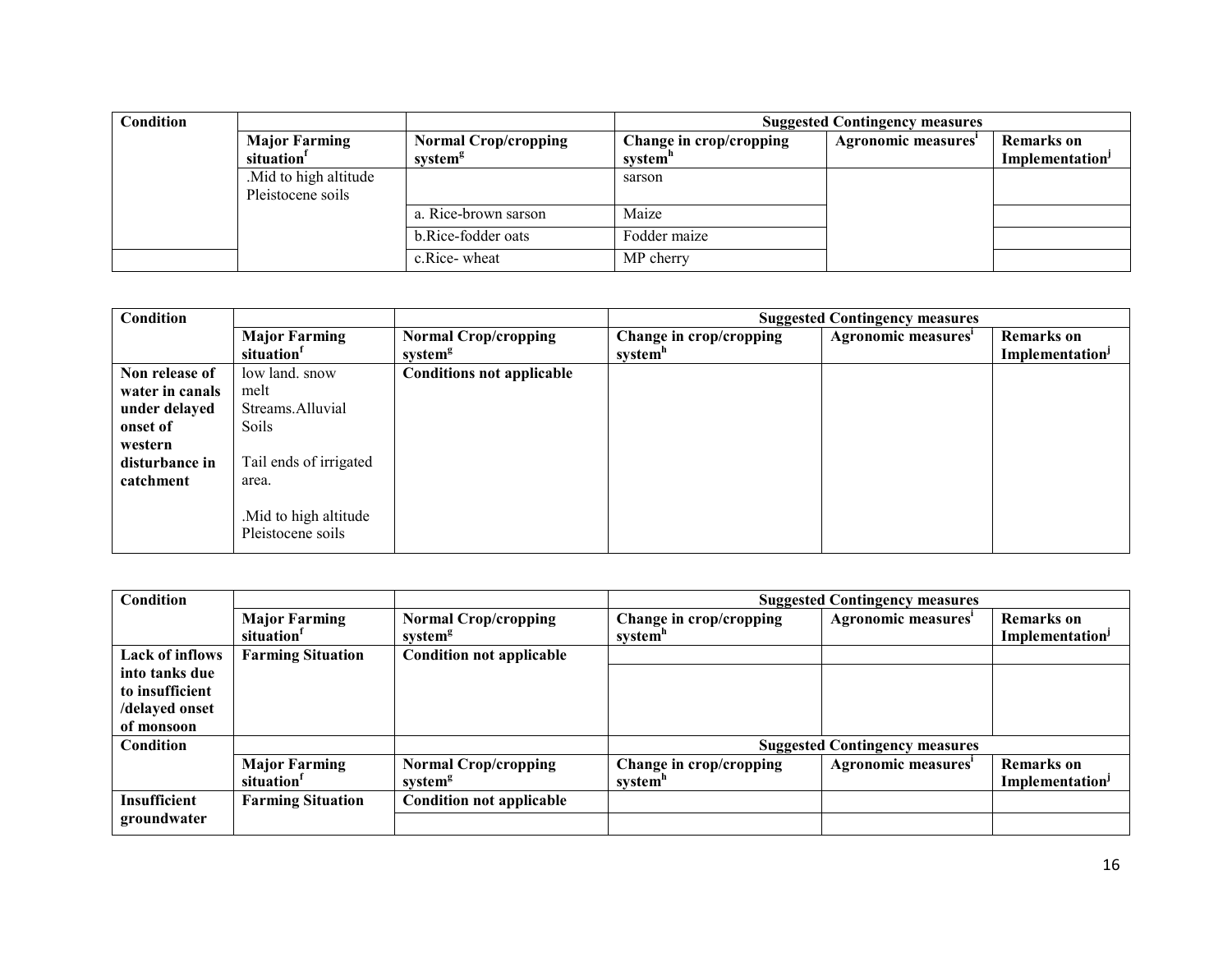| <b>Condition</b> |                      |                                 | <b>Suggested Contingency measures</b> |                    |                             |
|------------------|----------------------|---------------------------------|---------------------------------------|--------------------|-----------------------------|
|                  | <b>Major Farming</b> | <b>Normal Crop/cropping</b>     | Change in crop/cropping               | Agronomic measures | Remarks on                  |
|                  | situation'           | system <sup>s</sup>             | svstem"                               |                    | Implementation <sup>1</sup> |
| recharge due to  | 2) Farming Situation | <b>Condition not applicable</b> |                                       |                    |                             |
| low rainfall     |                      |                                 |                                       |                    |                             |

2.2 Unusual rains (untimely, unseasonal etc) (for both rainfed and irrigated situations)

| <b>Condition</b>                                                        | <b>Suggested contingency measure</b>                                                                                                                  |                                                                                       |                                                                                                       |                                       |  |  |
|-------------------------------------------------------------------------|-------------------------------------------------------------------------------------------------------------------------------------------------------|---------------------------------------------------------------------------------------|-------------------------------------------------------------------------------------------------------|---------------------------------------|--|--|
| Continuous high rainfall in a<br>short span leading to water<br>logging | Vegetative stage <sup>k</sup>                                                                                                                         | Flowering stage <sup>1</sup>                                                          | Crop maturity stage <sup>m</sup>                                                                      | Post harvest <sup>n</sup>             |  |  |
| Maize+beans                                                             | Provide surface drainage<br>along the slope                                                                                                           | Provide surface drainage                                                              | Drain field.<br>Provide staking if lodging<br>is seen.<br>Harvest around at<br>physiological maturity | Spread crop at dry and safer<br>place |  |  |
| Beans/Moong                                                             | do                                                                                                                                                    | do                                                                                    | Harvest crop by uprooting<br>Not by picking                                                           | do                                    |  |  |
| Fodder maize                                                            | do                                                                                                                                                    | Harvest crop as and when<br>workable                                                  | $\qquad \qquad \blacksquare$                                                                          |                                       |  |  |
| Rice                                                                    | Drain excessive water.                                                                                                                                | Provide drainage and take<br>measures against rice<br>blast(prophylactic<br>measures) |                                                                                                       |                                       |  |  |
| Horticulture                                                            |                                                                                                                                                       |                                                                                       |                                                                                                       |                                       |  |  |
| <b>Apple</b>                                                            | At dormant stage in case<br>of heavy snowfall remove<br>snow from trees<br>In case of trunk craking<br>join splits by nuts and<br>bolts to save trees |                                                                                       |                                                                                                       |                                       |  |  |
| Heavy rainfall with high speed<br>winds in a short span <sup>2</sup>    |                                                                                                                                                       |                                                                                       |                                                                                                       |                                       |  |  |
| Outbreak of pests and diseases                                          |                                                                                                                                                       |                                                                                       |                                                                                                       |                                       |  |  |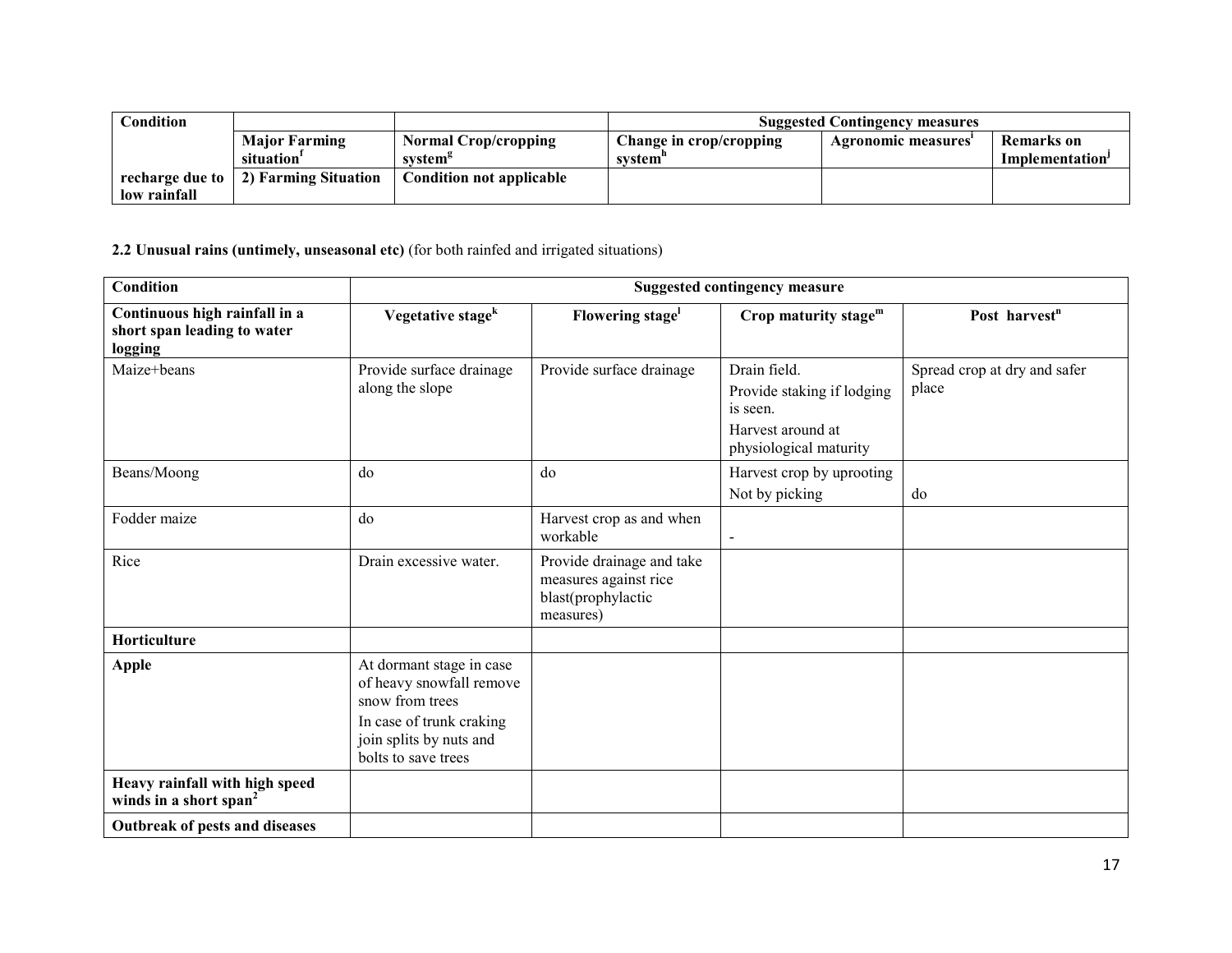| due to unseasonal rains | Need based plant<br>protection IPDM for pluses | Safe storage against storage pest<br>and diseases |
|-------------------------|------------------------------------------------|---------------------------------------------------|
|                         |                                                |                                                   |

#### 2.3 Floods : Not experienced / encountered

| <b>Condition</b>                                            | Suggested contingency measure <sup>o</sup> |                                                                             |                                                                                                          |                                                                             |
|-------------------------------------------------------------|--------------------------------------------|-----------------------------------------------------------------------------|----------------------------------------------------------------------------------------------------------|-----------------------------------------------------------------------------|
| Transient water logging/ partial<br>inundation <sup>1</sup> | Seedling / nursery stage                   | Vegetative stage                                                            | Reproductive stage                                                                                       | At harvest                                                                  |
| <b>Rice</b>                                                 | <b>NA</b>                                  | -Remove slit from the effected<br>parts of field<br>-Drain water from field | -Staking of lodged plants<br>l-Remove slit<br>-Drain water<br>-Prophylactic spray to<br>control diseases | -Drain field<br>-Remove slit<br>-Harvest and take produce<br>to safer place |
| Continuous submergence<br>for more than 2 days <sup>2</sup> |                                            |                                                                             |                                                                                                          |                                                                             |
| Sea water intrusion <sup>3</sup>                            |                                            |                                                                             |                                                                                                          |                                                                             |

# 2.4 Extreme events: Heat wave / Cold wave/Frost/ Hailstorm /Cyclone : Not experienced / encountered

| <b>Extreme event type</b> | Suggested contingency measure <sup>r</sup>                                           |                                             |                           |            |  |
|---------------------------|--------------------------------------------------------------------------------------|---------------------------------------------|---------------------------|------------|--|
|                           | Seedling / nursery stage                                                             | <b>Vegetative stage</b>                     | <b>Reproductive stage</b> | At harvest |  |
| Heat Wave <sup>p</sup>    | NA                                                                                   |                                             |                           |            |  |
| Cold wave <sup>q</sup>    |                                                                                      |                                             |                           |            |  |
| <b>Rice</b>               | At nursery stage use low polythene tunnel to<br>Grow rice nursery as standard method | Increase water level in the<br>paddy fields | Keep water level up       |            |  |
| <b>Hailstorm</b>          |                                                                                      |                                             |                           |            |  |
| Cyclone                   |                                                                                      |                                             |                           |            |  |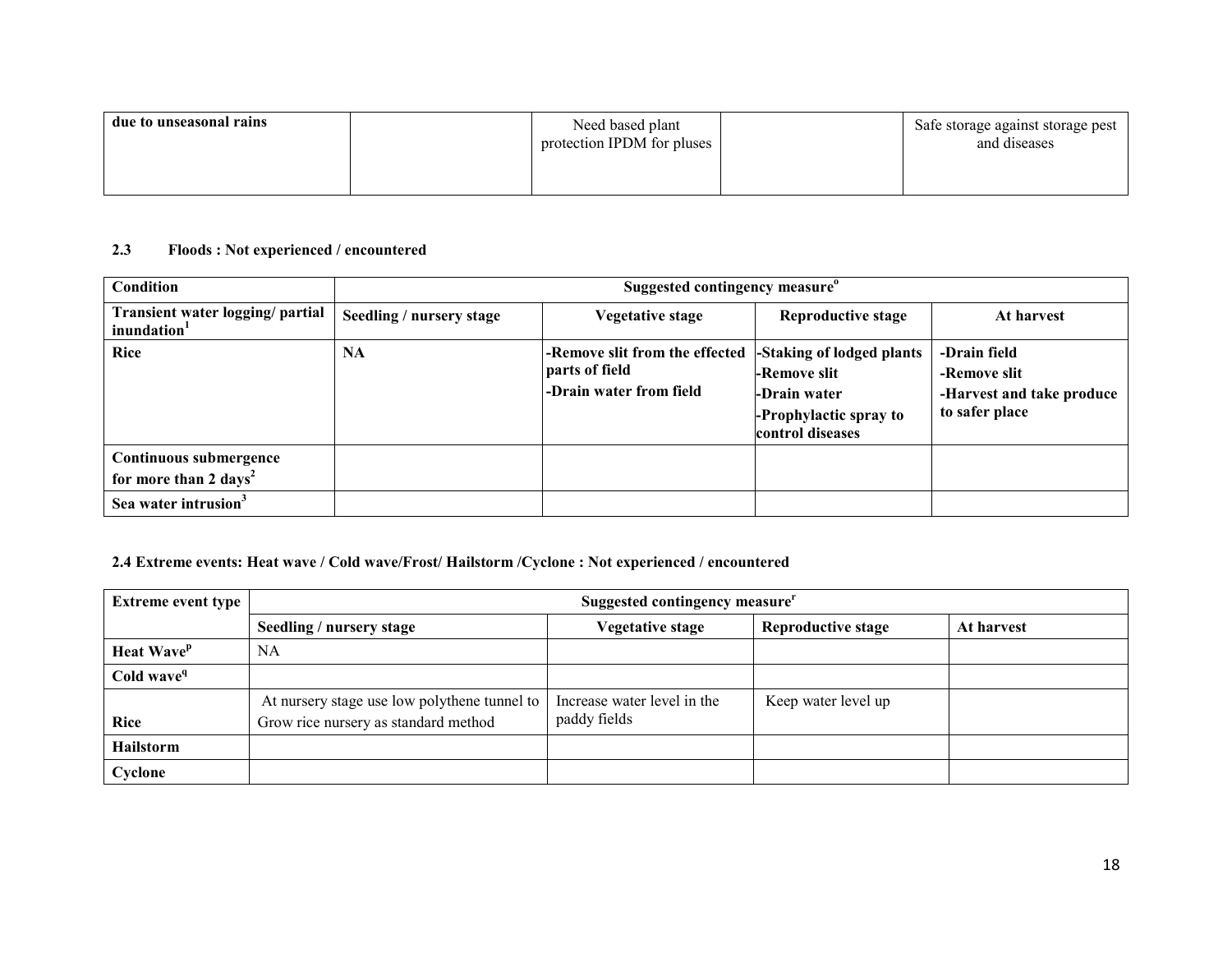#### 2.5Contingent strategies for Livestock, Poultry & Fisheries

# 2.5.1 Livestock

|                                  | <b>Suggested contingency measures</b>                                                                                                            |                                                                                                                                                                                |                                                   |  |  |
|----------------------------------|--------------------------------------------------------------------------------------------------------------------------------------------------|--------------------------------------------------------------------------------------------------------------------------------------------------------------------------------|---------------------------------------------------|--|--|
|                                  | Before the event <sup>s</sup>                                                                                                                    | During the event                                                                                                                                                               | After the event                                   |  |  |
| <b>Drought</b>                   |                                                                                                                                                  |                                                                                                                                                                                |                                                   |  |  |
| Feed and fodder availability     | - Necessary arrangements to grow fodder on<br>bunds/orchars and irrigated area as need based<br>- Use excessive fodder for making hay and silage | -Keep animals under shade<br>-Use urea molasses treated roughage<br>-Use feed blocks prepared from crop residue<br>And apple pomace<br>-Ensure availability of mineral mixture |                                                   |  |  |
| Drinking water                   | Ensure storage of drinking water in storage tanks                                                                                                | Ensure storage of water                                                                                                                                                        |                                                   |  |  |
| Health and disease<br>management | Arrangement and preparedness with required<br>medicine stock                                                                                     | Vaccination for foot and mouth disease and other<br>required dosage and vaccination if not done<br>earlier                                                                     | Culling sick<br>and<br>unproductive<br>livestock. |  |  |
| <b>Floods</b>                    |                                                                                                                                                  |                                                                                                                                                                                |                                                   |  |  |
| Feed and fodder availability     | $\blacksquare$                                                                                                                                   | Take animals to safer places<br>-Use feed blocks prepared from crop residue<br>And apple pomace<br>-Spread wet fodder at safer places to dry                                   |                                                   |  |  |
| Drinking water                   |                                                                                                                                                  |                                                                                                                                                                                |                                                   |  |  |
| Health and disease<br>management |                                                                                                                                                  |                                                                                                                                                                                |                                                   |  |  |
| Cyclone                          |                                                                                                                                                  |                                                                                                                                                                                |                                                   |  |  |
| Feed and fodder availability     |                                                                                                                                                  |                                                                                                                                                                                |                                                   |  |  |
| Drinking water                   |                                                                                                                                                  |                                                                                                                                                                                |                                                   |  |  |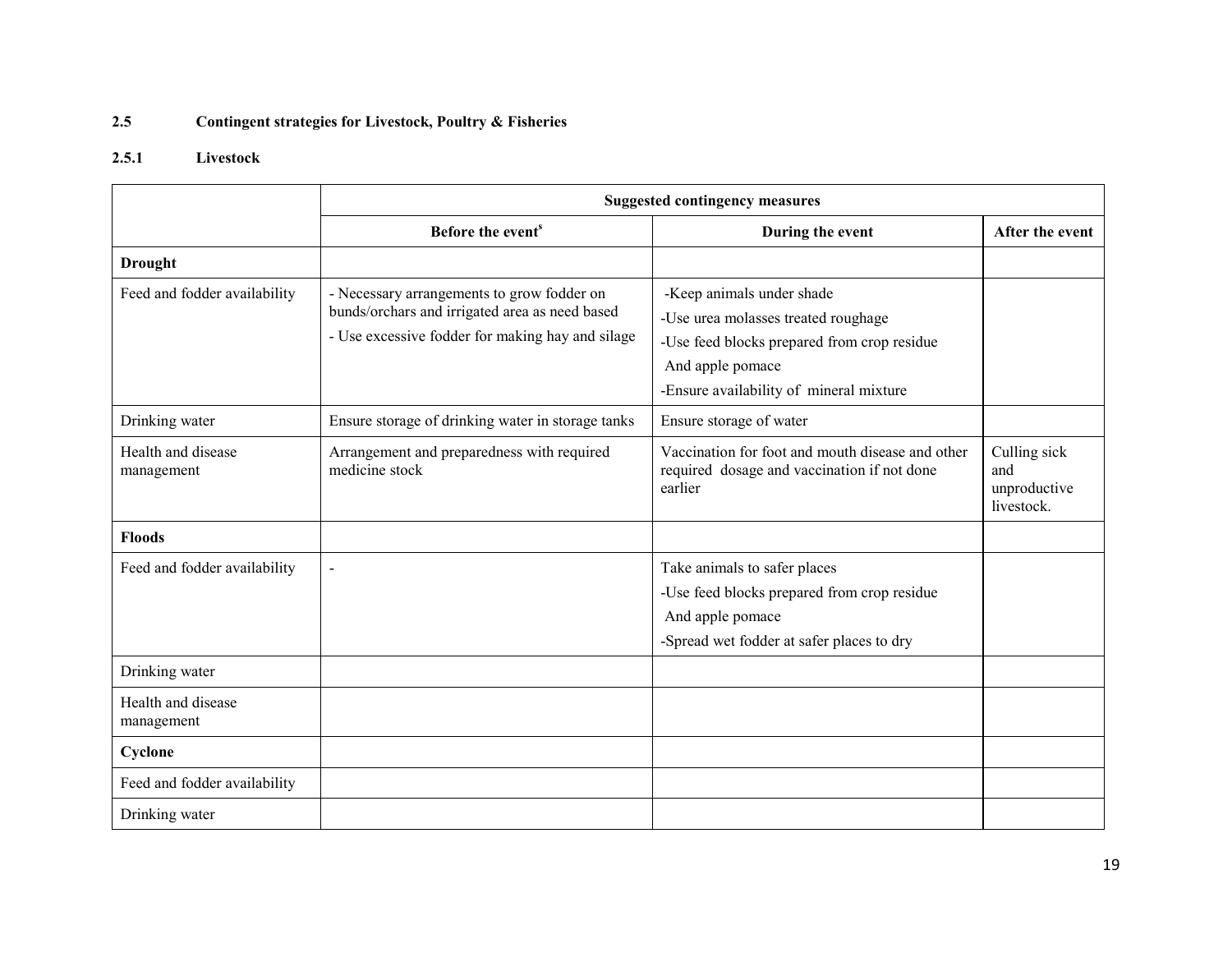| Health and disease<br>management  |                                        |                                                   |  |
|-----------------------------------|----------------------------------------|---------------------------------------------------|--|
| Heat wave and cold wave           |                                        |                                                   |  |
| Shelter/environment<br>management | Provide heating and proper ventilation | Ensure live stock is not subjected to direct cold |  |
| Health and disease<br>management  |                                        |                                                   |  |
|                                   |                                        |                                                   |  |

<sup>s</sup> based on forewarning wherever available

# 2.5.2 Poultry

|                               | <b>Suggested contingency measures</b>             |                                     |                           | Convergence/linkages<br>with ongoing programs,<br>if any |
|-------------------------------|---------------------------------------------------|-------------------------------------|---------------------------|----------------------------------------------------------|
|                               | Before the event <sup>a</sup>                     | During the event<br>After the event |                           |                                                          |
| <b>Drought</b>                |                                                   |                                     |                           |                                                          |
|                               |                                                   | Utilisse damaged<br>food grains     |                           |                                                          |
| Shortage of feed ingredients  | Ensure stock of feed                              | Utilise stored feed                 | Culling of affected birds |                                                          |
| Drinking water                | Storage in water reservoirs                       | Use stored water                    |                           |                                                          |
| Health and disease management | Preparedness and<br>arrangement of<br>vaccination | Mass vaccination                    | Culling of diseased birds |                                                          |
| <b>Floods</b>                 |                                                   |                                     |                           |                                                          |
| Shortage of feed ingredients  |                                                   |                                     |                           |                                                          |
| Drinking water                |                                                   |                                     |                           |                                                          |
| Health and disease management |                                                   |                                     |                           |                                                          |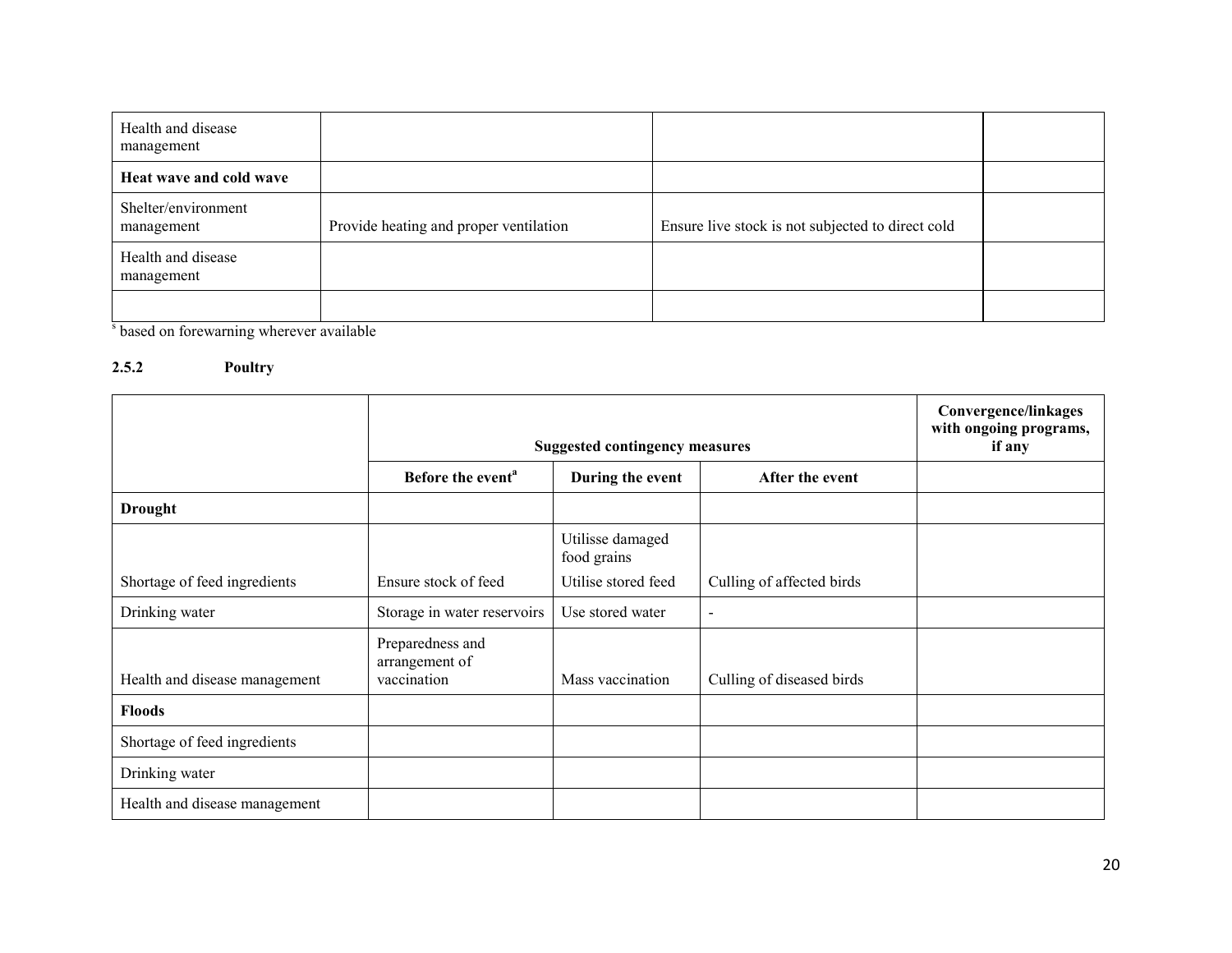| Cyclone                        |  |  |
|--------------------------------|--|--|
| Shortage of feed ingredients   |  |  |
| Drinking water                 |  |  |
| Health and disease management  |  |  |
| Heat wave and cold wave        |  |  |
| Shelter/environment management |  |  |
| Health and disease management  |  |  |
|                                |  |  |

<sup>a</sup> based on forewarning wherever available

# 2.5.3 Fisheries/ Aquaculture

|                                                             | <b>Suggested contingency measures</b>                     |                                                                           |                          |  |
|-------------------------------------------------------------|-----------------------------------------------------------|---------------------------------------------------------------------------|--------------------------|--|
|                                                             | Before the event <sup>a</sup>                             | During the event                                                          | After the event          |  |
| 1) Drought                                                  |                                                           |                                                                           |                          |  |
|                                                             | Prepare additional water reservoirs<br>and exigency ponds | Protect brood stock by making<br>deep trenches in the middle of<br>ponds. |                          |  |
|                                                             |                                                           | Sale of additional stock                                                  |                          |  |
|                                                             |                                                           | Provide aeration                                                          |                          |  |
|                                                             |                                                           | Stop feeding/restrict feeding                                             |                          |  |
| A. Capture                                                  |                                                           | Give chilling treatment                                                   | $\overline{\phantom{a}}$ |  |
| Marine                                                      |                                                           |                                                                           |                          |  |
| Inland                                                      |                                                           |                                                                           |                          |  |
| (i) Shallow water depth due to<br>insufficient rains/inflow |                                                           |                                                                           |                          |  |
| (ii) Changes in water quality                               |                                                           |                                                                           |                          |  |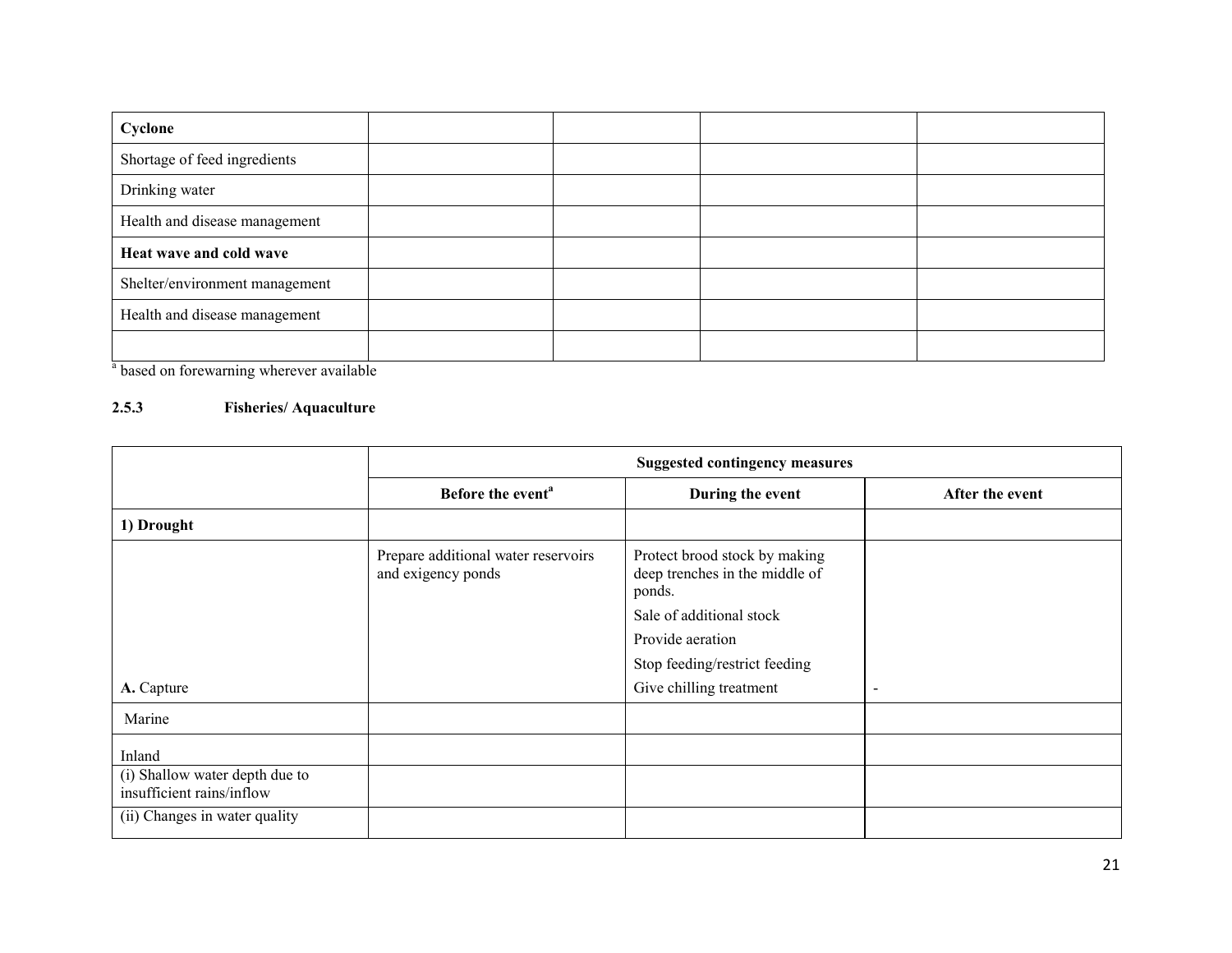| (iii) Any other                                                         |  |  |
|-------------------------------------------------------------------------|--|--|
| <b>B.</b> Aquaculture                                                   |  |  |
| (i) Shallow water in ponds due to<br>insufficient rains/inflow          |  |  |
| (ii) Impact of salt load build up in<br>ponds / change in water quality |  |  |
| (iii) Any other                                                         |  |  |
| 2) Floods                                                               |  |  |
| A. Capture                                                              |  |  |
| Marine                                                                  |  |  |
| Inland                                                                  |  |  |
| (i) Average compensation paid due to<br>loss of human life              |  |  |
| (ii) No. of boats / nets/damaged                                        |  |  |
| (iii) No.of houses damaged                                              |  |  |
| (iv) Loss of stock                                                      |  |  |
| (v) Changes in water quality                                            |  |  |
| (vi) Health and diseases                                                |  |  |
| <b>B.</b> Aquaculture                                                   |  |  |
| (i) Inundation with flood water                                         |  |  |
| (ii) Water contamination and changes<br>in water quality                |  |  |
| (iii) Health and diseases                                               |  |  |
| (iv) Loss of stock and inputs (feed,<br>chemicals etc)                  |  |  |
| (v) Infrastructure damage (pumps,<br>aerators, huts etc)                |  |  |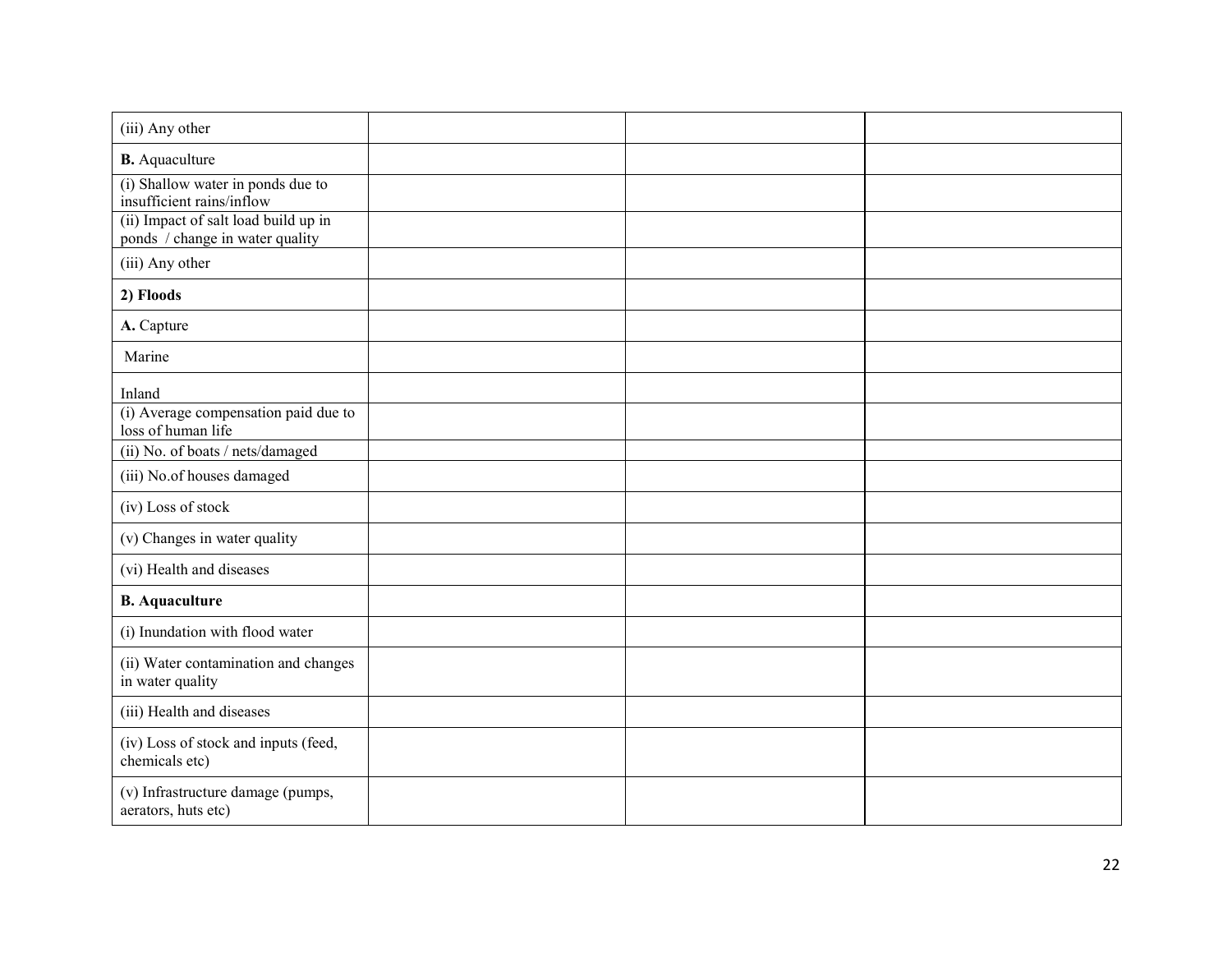| (vi) Any other                                                        |  |  |
|-----------------------------------------------------------------------|--|--|
| 3. Cyclone / Tsunami                                                  |  |  |
| A. Capture                                                            |  |  |
| Marine                                                                |  |  |
| (i) Average compensation paid due to<br>loss of fishermen lives       |  |  |
| (ii) Avg. no. of boats / nets/damaged                                 |  |  |
| (iii) Avg. no. of houses damaged                                      |  |  |
| Inland                                                                |  |  |
| B. Aquaculture                                                        |  |  |
| (i) Overflow / flooding of ponds                                      |  |  |
| (ii) Changes in water quality (fresh<br>water / brackish water ratio) |  |  |
| (iii) Health and diseases                                             |  |  |
| (iv) Loss of stock and inputs (feed,<br>chemicals etc)                |  |  |
| (v) Infrastructure damage (pumps,<br>aerators, shelters/huts etc)     |  |  |
| (vi) Any other                                                        |  |  |
| 4. Heat wave and cold wave                                            |  |  |
| A. Capture                                                            |  |  |
| Marine                                                                |  |  |
| Inland                                                                |  |  |
| <b>B.</b> Aquaculture                                                 |  |  |
| (i) Changes in pond environment                                       |  |  |